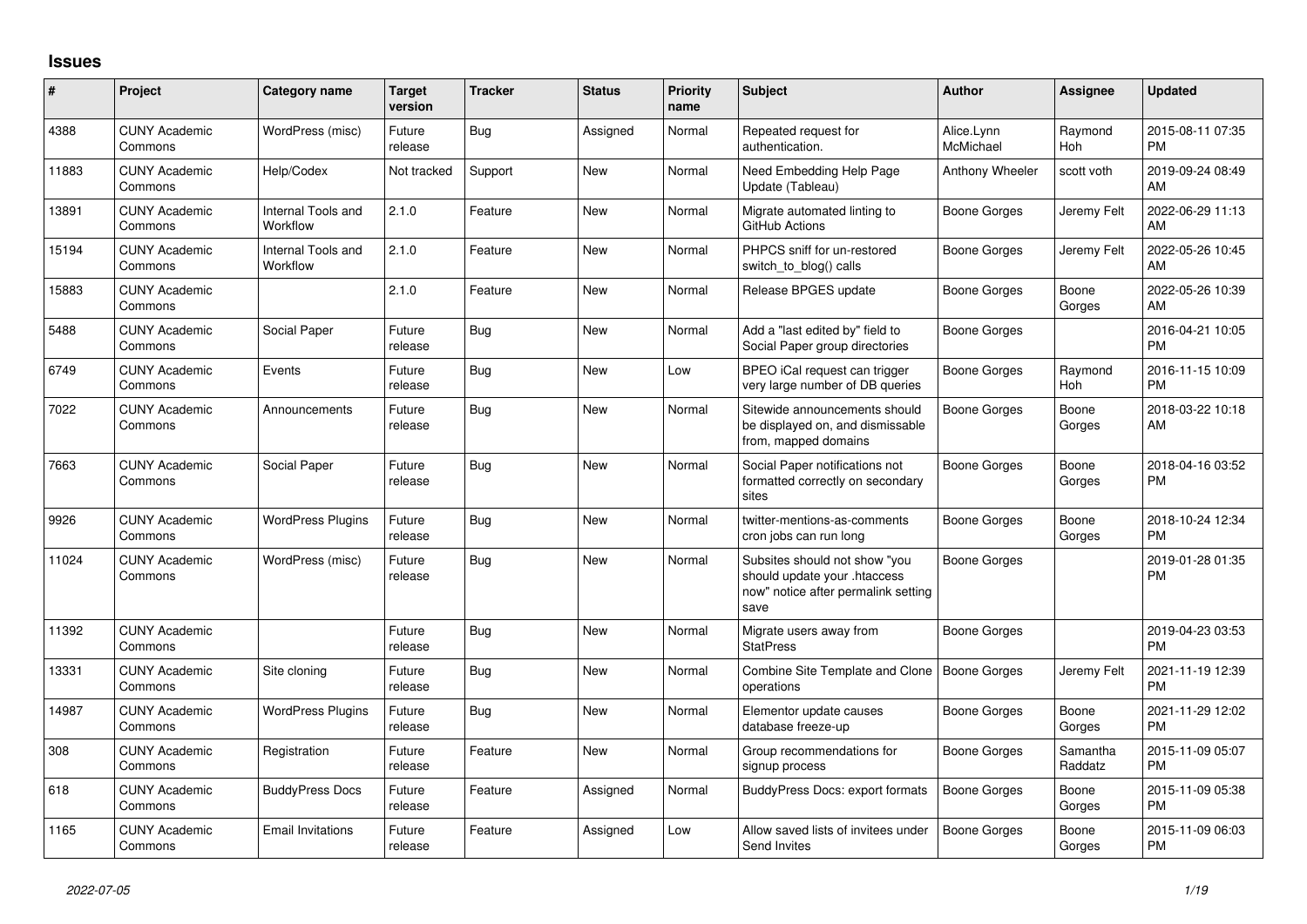| $\#$ | Project                         | Category name            | <b>Target</b><br>version | <b>Tracker</b> | <b>Status</b> | <b>Priority</b><br>name | <b>Subject</b>                                                                    | <b>Author</b>       | Assignee          | <b>Updated</b>                |
|------|---------------------------------|--------------------------|--------------------------|----------------|---------------|-------------------------|-----------------------------------------------------------------------------------|---------------------|-------------------|-------------------------------|
| 1166 | <b>CUNY Academic</b><br>Commons | <b>Email Invitations</b> | Future<br>release        | Feature        | New           | Low                     | Better organizational tools for Sent<br><b>Invites</b>                            | Boone Gorges        | Boone<br>Gorges   | 2015-11-09 06:02<br><b>PM</b> |
| 1167 | <b>CUNY Academic</b><br>Commons | <b>Email Invitations</b> | Future<br>release        | Feature        | <b>New</b>    | Low                     | Allow email invitations to be resent   Boone Gorges                               |                     | Boone<br>Gorges   | 2015-11-12 12:53<br>AM        |
| 1417 | <b>CUNY Academic</b><br>Commons | <b>BuddyPress Docs</b>   | Future<br>release        | Feature        | Assigned      | Low                     | <b>Bulk actions for BuddyPress Docs</b>                                           | Boone Gorges        | Boone<br>Gorges   | 2016-10-17 10:41<br><b>PM</b> |
| 1422 | <b>CUNY Academic</b><br>Commons | <b>BuddyPress Docs</b>   | Future<br>release        | Feature        | Assigned      | Normal                  | Make "created Doc" activity icons<br>non-mini                                     | Boone Gorges        | Boone<br>Gorges   | 2015-11-09 05:48<br><b>PM</b> |
| 1423 | <b>CUNY Academic</b><br>Commons | BuddyPress (misc)        | Future<br>release        | Feature        | Assigned      | Low                     | Show an avatar for pingback<br>comment activity items                             | Boone Gorges        | Tahir Butt        | 2016-10-24 12:03<br><b>PM</b> |
| 1508 | <b>CUNY Academic</b><br>Commons | WordPress (misc)         | Future<br>release        | Feature        | Assigned      | Normal                  | Share login cookies across<br>mapped domains                                      | Boone Gorges        | Boone<br>Gorges   | 2012-07-02 12:12<br><b>PM</b> |
| 1744 | <b>CUNY Academic</b><br>Commons | <b>BuddyPress Docs</b>   | Future<br>release        | Feature        | Assigned      | Normal                  | Spreadsheet-style Docs                                                            | Boone Gorges        | Boone<br>Gorges   | 2015-11-09 06:13<br><b>PM</b> |
| 1983 | <b>CUNY Academic</b><br>Commons | Home Page                | Future<br>release        | Feature        | Assigned      | Low                     | Media Library integration with<br>Featured Content plugin                         | Boone Gorges        | Dominic<br>Giglio | 2014-03-17 10:34<br>AM        |
| 2832 | <b>CUNY Academic</b><br>Commons | <b>Public Portfolio</b>  | Future<br>release        | Feature        | Assigned      | Normal                  | Improve interface for (not)<br>auto-linking profile fields                        | Boone Gorges        | Chris Stein       | 2015-01-05 08:52<br><b>PM</b> |
| 3002 | <b>CUNY Academic</b><br>Commons | Search                   | Future<br>release        | Feature        | Assigned      | Normal                  | Overhaul CAC search by using<br>external search appliance                         | <b>Boone Gorges</b> | Boone<br>Gorges   | 2020-07-15 03:05<br><b>PM</b> |
| 3048 | <b>CUNY Academic</b><br>Commons | <b>Public Portfolio</b>  | Future<br>release        | Feature        | New           | Low                     | Images for rich text profile fields                                               | <b>Boone Gorges</b> | Boone<br>Gorges   | 2014-02-19 12:56<br><b>PM</b> |
| 3192 | <b>CUNY Academic</b><br>Commons | Group Forums             | Future<br>release        | Feature        | Assigned      | Normal                  | Customizable forum views for<br>bbPress 2.x group forums                          | Boone Gorges        | Raymond<br>Hoh    | 2015-11-09 12:47<br><b>PM</b> |
| 3193 | <b>CUNY Academic</b><br>Commons | Group Forums             | Future<br>release        | Feature        | Assigned      | Normal                  | bbPress 2.x dynamic roles and<br><b>RBE</b>                                       | Boone Gorges        | Boone<br>Gorges   | 2014-09-30 01:30<br><b>PM</b> |
| 3330 | <b>CUNY Academic</b><br>Commons | My Commons               | Future<br>release        | Feature        | Assigned      | Normal                  | "Commons Information" tool                                                        | Boone Gorges        | Chris Stein       | 2014-09-22 08:46<br><b>PM</b> |
| 3580 | <b>CUNY Academic</b><br>Commons | Group Blogs              | Future<br>release        | Feature        | <b>New</b>    | Normal                  | Multiple blogs per group                                                          | Boone Gorges        | Boone<br>Gorges   | 2018-02-20 02:02<br><b>PM</b> |
| 4481 | <b>CUNY Academic</b><br>Commons | Events                   | Future<br>release        | Feature        | New           | Normal                  | Group admins/mods should have<br>the ability to unlink an event from<br>the group | <b>Boone Gorges</b> | Boone<br>Gorges   | 2017-04-24 03:53<br><b>PM</b> |
| 4635 | <b>CUNY Academic</b><br>Commons | Authentication           | Future<br>release        | Feature        | New           | Normal                  | Allow non-WP authentication                                                       | Boone Gorges        | Sonja Leix        | 2019-03-01 02:05<br><b>PM</b> |
| 5234 | <b>CUNY Academic</b><br>Commons | Membership               | Future<br>release        | Feature        | Assigned      | Normal                  | Write Unconfirmed patch for WP                                                    | Boone Gorges        | Boone<br>Gorges   | 2016-10-24 11:18<br>AM        |
| 5489 | <b>CUNY Academic</b><br>Commons | Social Paper             | Future<br>release        | Feature        | <b>New</b>    | Normal                  | Asc/desc sorting for Social Paper<br>directories                                  | Boone Gorges        |                   | 2016-04-21 10:06<br><b>PM</b> |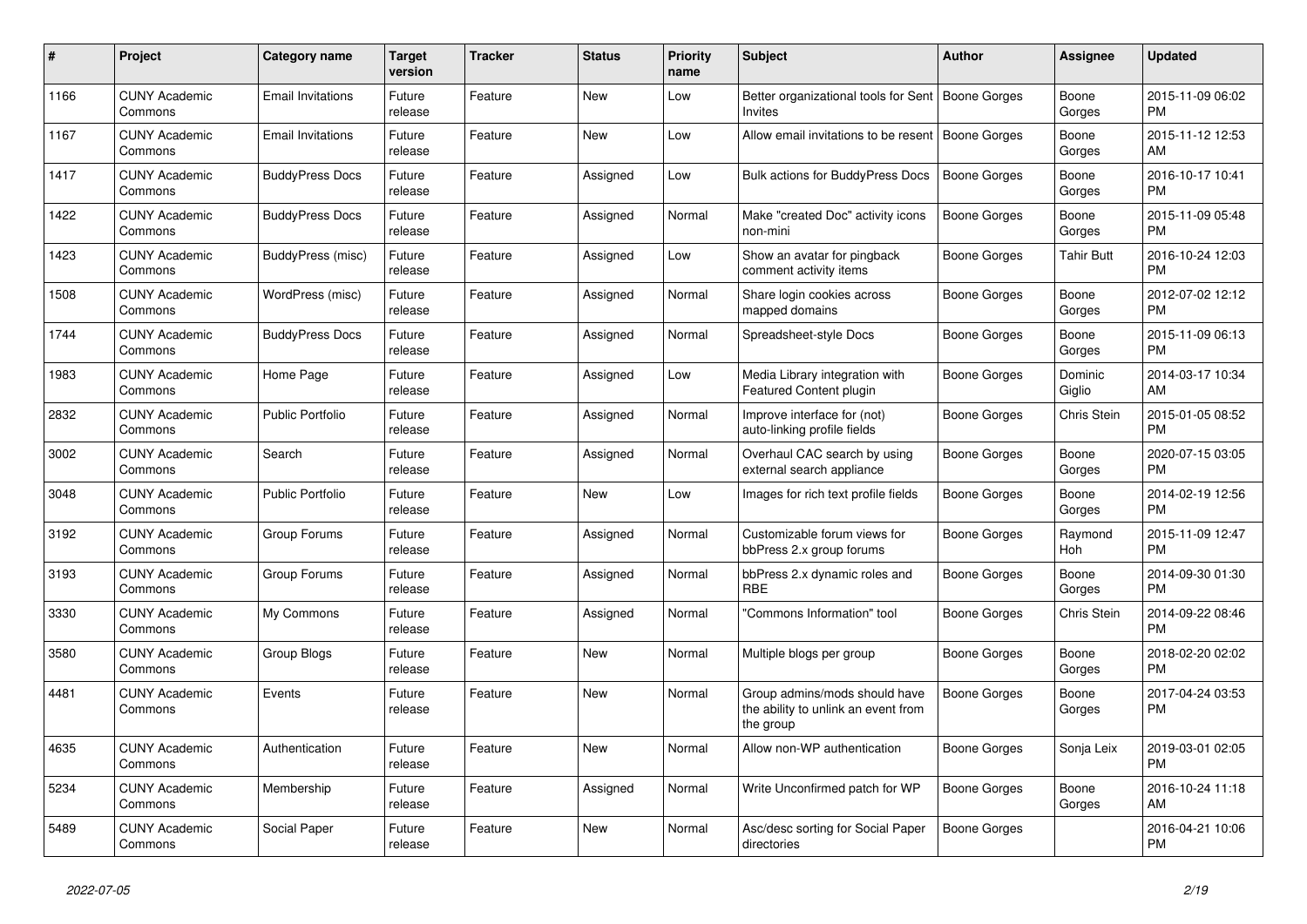| #     | Project                         | <b>Category name</b>           | <b>Target</b><br>version | <b>Tracker</b> | <b>Status</b>        | <b>Priority</b><br>name | <b>Subject</b>                                                                             | <b>Author</b>       | <b>Assignee</b> | <b>Updated</b>                |
|-------|---------------------------------|--------------------------------|--------------------------|----------------|----------------------|-------------------------|--------------------------------------------------------------------------------------------|---------------------|-----------------|-------------------------------|
| 6332  | <b>CUNY Academic</b><br>Commons | WordPress (misc)               | Future<br>release        | Feature        | New                  | Normal                  | Allow uploaded files to be marked<br>as private in an ad hoc way                           | <b>Boone Gorges</b> |                 | 2016-10-17 11:41<br><b>PM</b> |
| 9720  | <b>CUNY Academic</b><br>Commons | Authentication                 | Future<br>release        | Feature        | New                  | Normal                  | The Commons should be an<br>oAuth provider                                                 | Boone Gorges        |                 | 2019-03-01 02:04<br><b>PM</b> |
| 10380 | <b>CUNY Academic</b><br>Commons | WordPress (misc)               | Future<br>release        | Feature        | In Progress          | Normal                  | Remove blacklisted plugins                                                                 | Boone Gorges        |                 | 2022-04-26 12:00<br><b>PM</b> |
| 11834 | <b>CUNY Academic</b><br>Commons | <b>Group Files</b>             | Future<br>release        | Feature        | New                  | Normal                  | Improved tools for managing<br>group file folders                                          | Boone Gorges        | Sonja Leix      | 2019-09-06 03:55<br><b>PM</b> |
| 11945 | <b>CUNY Academic</b><br>Commons | Reckoning                      | Future<br>release        | Feature        | Reporter<br>Feedback | Normal                  | Add Comments bubble to<br>Reckoning views                                                  | Boone Gorges        | Boone<br>Gorges | 2019-11-12 05:14<br><b>PM</b> |
| 12042 | <b>CUNY Academic</b><br>Commons | <b>Email Notifications</b>     | Future<br>release        | Feature        | New                  | Normal                  | Improved error logging for BPGES<br>send queue                                             | Boone Gorges        | Boone<br>Gorges | 2021-11-19 12:25<br><b>PM</b> |
| 12091 | <b>CUNY Academic</b><br>Commons | <b>Group Files</b>             | Future<br>release        | Feature        | New                  | Normal                  | Improved pre-upload file validation<br>for bp-group-documents                              | <b>Boone Gorges</b> | Boone<br>Gorges | 2019-11-14 01:21<br><b>PM</b> |
| 13048 | <b>CUNY Academic</b><br>Commons | Shortcodes and<br>embeds       | Future<br>release        | Feature        | New                  | Normal                  | Jupyter Notebooks support                                                                  | Boone Gorges        |                 | 2020-07-14 11:46<br>AM        |
| 13358 | <b>CUNY Academic</b><br>Commons | Group Forums                   | Future<br>release        | Feature        | New                  | Normal                  | Improved UI for group forum<br>threading settings                                          | <b>Boone Gorges</b> | Raymond<br>Hoh  | 2021-11-19 12:27<br><b>PM</b> |
| 13466 | <b>CUNY Academic</b><br>Commons | Cavalcade                      | Future<br>release        | Feature        | New                  | Normal                  | Automated cleanup for duplicate<br>Cavalcade tasks                                         | <b>Boone Gorges</b> | Boone<br>Gorges | 2020-10-13 05:24<br><b>PM</b> |
| 13835 | <b>CUNY Academic</b><br>Commons | WordPress (misc)               | Future<br>release        | Feature        | New                  | Normal                  | Allow OneSearch widget to have<br>'CUNY' as campus                                         | Boone Gorges        | Boone<br>Gorges | 2021-11-19 12:39<br><b>PM</b> |
| 14184 | <b>CUNY Academic</b><br>Commons | <b>Public Portfolio</b>        | Future<br>release        | Feature        | New                  | Normal                  | Centralized mechanism for storing<br>Campus affiliations                                   | Boone Gorges        | Boone<br>Gorges | 2022-01-04 11:35<br>AM        |
| 14309 | <b>CUNY Academic</b><br>Commons | Group Library                  | Future<br>release        | Feature        | New                  | Normal                  | Better handling of<br>bp_group_document file download<br>attempts when file is not present | <b>Boone Gorges</b> | Boone<br>Gorges | 2021-11-19 12:28<br><b>PM</b> |
| 16092 | <b>CUNY Academic</b><br>Commons |                                | Future<br>release        | Feature        | Hold                 | Normal                  | Don't show main site in Site<br>search results                                             | Boone Gorges        | Boone<br>Gorges | 2022-05-17 03:12<br><b>PM</b> |
| 10580 | <b>CUNY Academic</b><br>Commons | Information<br>Architecture    | Future<br>release        | Design/UX      | New                  | Normal                  | Primary nav item review                                                                    | Boone Gorges        | Sara Cannon     | 2022-06-28 01:29<br><b>PM</b> |
| 10794 | <b>CUNY Academic</b><br>Commons | Performance                    | Not tracked              | Bug            | New                  | Normal                  | Memcached connection<br>occasionally breaks                                                | <b>Boone Gorges</b> | Boone<br>Gorges | 2018-12-06 03:30<br><b>PM</b> |
| 12436 | <b>CUNY Academic</b><br>Commons |                                | Not tracked              | Bug            | Assigned             | Normal                  | Nightly system downtime                                                                    | Boone Gorges        |                 | 2020-08-01 09:30<br>AM        |
| 3230  | <b>CUNY Academic</b><br>Commons | Internal Tools and<br>Workflow | Not tracked              | Feature        | Assigned             | High                    | Scripts for quicker<br>provisioning/updating of<br>development environments                | Boone Gorges        | Boone<br>Gorges | 2016-01-26 04:54<br>PM        |
| 11517 | <b>CUNY Academic</b><br>Commons |                                | Not tracked              | Feature        | Assigned             | Normal                  | wp-accessibility plugin should not<br>strip 'target="_blank"' by default                   | <b>Boone Gorges</b> | Laurie Hurson   | 2019-09-24 09:57<br>AM        |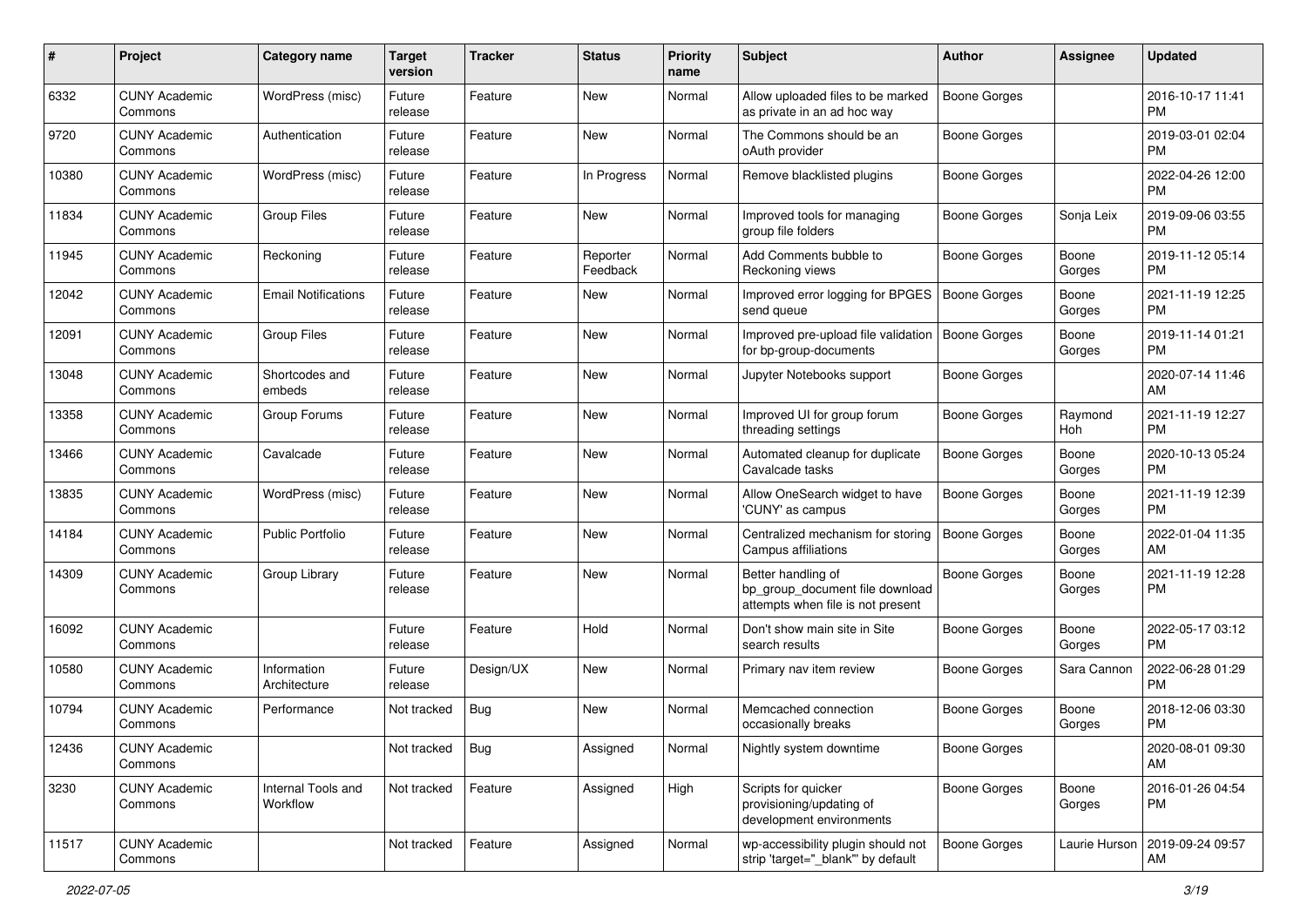| #     | Project                                                          | <b>Category name</b>     | <b>Target</b><br>version | <b>Tracker</b> | <b>Status</b>        | <b>Priority</b><br>name | <b>Subject</b>                                                   | <b>Author</b>       | Assignee            | <b>Updated</b>                |
|-------|------------------------------------------------------------------|--------------------------|--------------------------|----------------|----------------------|-------------------------|------------------------------------------------------------------|---------------------|---------------------|-------------------------------|
| 12911 | <b>CUNY Academic</b><br>Commons                                  |                          | Not tracked              | Feature        | <b>New</b>           | Normal                  | Block access to xmlrpc.php based<br>on User-Agent                | <b>Boone Gorges</b> | Boone<br>Gorges     | 2020-06-09 05:12<br><b>PM</b> |
| 1460  | <b>CUNY Academic</b><br>Commons                                  | Analytics                | Future<br>release        | Feature        | Assigned             | Normal                  | <b>Update System Report</b>                                      | <b>Brian Foote</b>  | Boone<br>Gorges     | 2015-11-09 06:13<br><b>PM</b> |
| 2881  | <b>CUNY Academic</b><br>Commons                                  | <b>Public Portfolio</b>  | Future<br>release        | Feature        | Assigned             | Normal                  | Redesign the UX for Profiles                                     | Chris Stein         | Chris Stein         | 2016-10-13 12:45<br><b>PM</b> |
| 860   | <b>CUNY Academic</b><br>Commons                                  | Design                   | Future<br>release        | Design/UX      | Assigned             | Normal                  | <b>Standardize Button Treatment</b><br><b>Across the Commons</b> | Chris Stein         | Chris Stein         | 2014-05-01 09:45<br>AM        |
| 3059  | <b>CUNY Academic</b><br>Commons                                  | Group Forums             | Future<br>release        | Design/UX      | New                  | Normal                  | Forum Post Permissable Content<br><b>Explanatory Text</b>        | Chris Stein         | Chris Stein         | 2015-04-02 11:27<br>AM        |
| 2666  | <b>CUNY Academic</b><br>Commons                                  | About page               | Not tracked              | Documentation  | Assigned             | Normal                  | <b>Update About Text</b>                                         | Chris Stein         | Luke Waltzer        | 2016-03-04 11:19<br>AM        |
| 3565  | <b>CUNY Academic</b><br>Commons                                  | My Commons               | Not tracked              | Documentation  | <b>New</b>           | Normal                  | Load Newest inconsistencies                                      | Chris Stein         | scott voth          | 2015-11-09 01:16<br><b>PM</b> |
| 13199 | <b>CUNY Academic</b><br>Commons                                  | Group Forums             | Future<br>release        | Feature        | <b>New</b>           | Normal                  | Favoring Groups over bbPress<br>plugin                           | Colin McDonald      | Colin<br>McDonald   | 2021-11-19 12:28<br><b>PM</b> |
| 13370 | <b>CUNY Academic</b><br>Commons                                  | Group Library            | Future<br>release        | Feature        | <b>New</b>           | Normal                  | Library bulk deletion and folder<br>editing                      | Colin McDonald      | Boone<br>Gorges     | 2020-10-13 10:41<br>AM        |
| 15210 | <b>CUNY Academic</b><br>Commons                                  | Analytics                | Not tracked              | Design/UX      | New                  | Normal                  | Google Analytics improvements                                    | Colin McDonald      | Boone<br>Gorges     | 2022-05-24 10:47<br>AM        |
| 9729  | <b>CUNY Academic</b><br>Commons                                  | <b>SEO</b>               | Not tracked              | Support        | <b>New</b>           | Normal                  | 503 Errors showing on<br>newlaborforum.cuny.edu                  | Diane Krauthamer    | Raymond<br>Hoh      | 2018-05-22 04:48<br><b>PM</b> |
| 3615  | <b>CUNY Academic</b><br>Commons                                  | Redmine                  | Not tracked              | Feature        | New                  | Low                     | Create Redmine issues via email                                  | Dominic Giglio      | Boone<br>Gorges     | 2017-11-16 11:36<br>AM        |
| 11968 | JustPublics@365<br>MediaCamp                                     |                          |                          | Feature        | New                  | Normal                  | Nanoscience Retractable Display<br>Unit                          | Donald Cherry       | Bonnie<br>Eissner   | 2021-02-19 08:50<br>AM        |
| 12062 | AD/O365 Transition<br>from NonMatric to<br>Matriculated Students |                          |                          | Feature        | In Progress          | Normal                  | create solution and console<br>project                           | Emilio Rodriguez    | Emilio<br>Rodriguez | 2019-11-12 03:56<br><b>PM</b> |
| 13457 | <b>CUNY Academic</b><br>Commons                                  | Group Forums             | 2.0.3                    | <b>Bug</b>     | <b>New</b>           | High                    | Forum post not sending<br>notifications                          | Filipa Calado       | Raymond<br>Hoh      | 2022-06-29 11:32<br>AM        |
| 11649 | <b>CUNY Academic</b><br>Commons                                  | <b>WordPress Plugins</b> | 2.0.3                    | Bug            | In Progress          | Normal                  | CC license displayed on every<br>page                            | Gina Cherry         | Raymond<br>Hoh      | 2022-06-29 11:32<br>AM        |
| 11545 | <b>CUNY Academic</b><br>Commons                                  | <b>WordPress Plugins</b> | Not tracked              | Support        | <b>New</b>           | Normal                  | Twitter searches in WordPress                                    | Gina Cherry         | Matt Gold           | 2019-09-23 01:03<br><b>PM</b> |
| 12004 | <b>CUNY Academic</b><br>Commons                                  |                          | Not tracked              | Support        | Reporter<br>Feedback | Normal                  | Notifications for spam blog<br>comments                          | Gina Cherry         | Raymond<br>Hoh      | 2019-11-01 12:05<br><b>PM</b> |
| 14842 | <b>CUNY Academic</b><br>Commons                                  |                          | Not tracked              | Support        | Reporter<br>Feedback | Normal                  | Question about widgets and block<br>editor                       | Gina Cherry         |                     | 2021-10-06 03:01<br><b>PM</b> |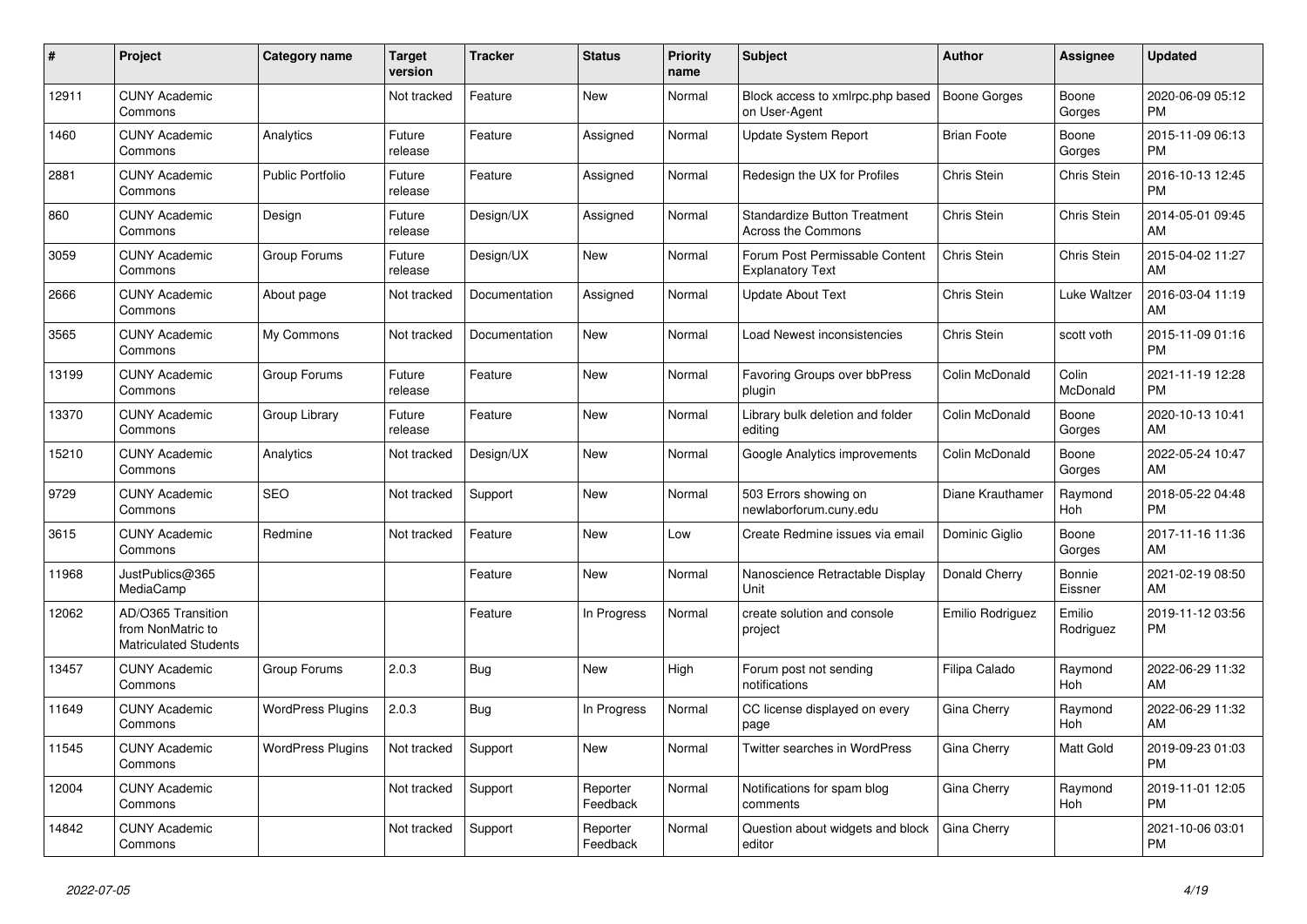| #     | <b>Project</b>                  | <b>Category name</b>     | <b>Target</b><br>version | <b>Tracker</b> | <b>Status</b>        | <b>Priority</b><br>name | <b>Subject</b>                                                               | <b>Author</b> | Assignee            | <b>Updated</b>                |
|-------|---------------------------------|--------------------------|--------------------------|----------------|----------------------|-------------------------|------------------------------------------------------------------------------|---------------|---------------------|-------------------------------|
| 3473  | <b>CUNY Academic</b><br>Commons | <b>User Experience</b>   | Future<br>release        | Feature        | Assigned             | Normal                  | Commons profile: Add help info<br>about "Positions" replacing "title"        | Keith Miyake  | Samantha<br>Raddatz | 2015-11-09 02:28<br><b>PM</b> |
| 6755  | <b>CUNY Academic</b><br>Commons | WordPress (misc)         | Future<br>release        | Bug            | New                  | Normal                  | Cannot Deactivate Plugin                                                     | Laura Kane    |                     | 2016-11-16 01:12<br><b>PM</b> |
| 16199 | <b>CUNY Academic</b><br>Commons | <b>Directories</b>       | 2.0.3                    | Bug            | <b>New</b>           | Normal                  | Removed "Semester" Filter from<br><b>Courses Directory</b>                   | Laurie Hurson | Boone<br>Gorges     | 2022-06-29 11:32<br>AM        |
| 12121 | <b>CUNY Academic</b><br>Commons | <b>WordPress Plugins</b> | 2.0.3                    | Feature        | Reporter<br>Feedback | Normal                  | Embedding H5P Iframes on<br><b>Commons Site</b>                              | Laurie Hurson | Boone<br>Gorges     | 2022-06-29 11:32<br>AM        |
| 15613 | <b>CUNY Academic</b><br>Commons |                          | 2.0.3                    | Feature        | Reporter<br>Feedback | Normal                  | Adding "Passster" plugin                                                     | Laurie Hurson |                     | 2022-06-29 11:32<br>AM        |
| 14936 | <b>CUNY Academic</b><br>Commons |                          |                          | Bug            | New                  | Normal                  | Commons websites blocked by<br>SPS campus network                            | Laurie Hurson |                     | 2021-11-03 03:57<br><b>PM</b> |
| 14940 | <b>CUNY Academic</b><br>Commons |                          |                          | <b>Bug</b>     | <b>New</b>           | Normal                  | Discrepancy between Commons<br>profile "sites" and actual # of sites         | Laurie Hurson |                     | 2021-11-08 11:09<br>AM        |
| 15757 | <b>CUNY Academic</b><br>Commons |                          |                          | Bug            | <b>New</b>           | Normal                  | Members # do not match                                                       | Laurie Hurson |                     | 2022-03-30 04:52<br><b>PM</b> |
| 9289  | <b>CUNY Academic</b><br>Commons | <b>WordPress Plugins</b> | Future<br>release        | Bug            | Reporter<br>Feedback | Normal                  | Email Users Plugin                                                           | Laurie Hurson | Boone<br>Gorges     | 2018-10-24 12:34<br><b>PM</b> |
| 11131 | <b>CUNY Academic</b><br>Commons |                          | Future<br>release        | Feature        | Reporter<br>Feedback | Normal                  | Image Annotation Plugins                                                     | Laurie Hurson |                     | 2019-02-26 11:33<br>AM        |
| 11789 | <b>CUNY Academic</b><br>Commons | Courses                  | Future<br>release        | Feature        | <b>New</b>           | Normal                  | Ability to remove item from<br>Courses list                                  | Laurie Hurson | Sonja Leix          | 2019-09-24 12:28<br><b>PM</b> |
| 12446 | <b>CUNY Academic</b><br>Commons | Groups (misc)            | Future<br>release        | Feature        | Reporter<br>Feedback | Normal                  | Toggle default site to group forum<br>posting                                | Laurie Hurson | Laurie Hurson       | 2020-03-10 11:57<br>AM        |
| 13650 | <b>CUNY Academic</b><br>Commons | Group Library            | Future<br>release        | Feature        | New                  | Normal                  | Forum Attachments in Group<br>Library                                        | Laurie Hurson |                     | 2021-11-19 12:30<br><b>PM</b> |
| 14787 | <b>CUNY Academic</b><br>Commons | Plugin Packages          | Future<br>release        | Feature        | <b>New</b>           | Normal                  | Creating a "Design" plugin<br>package                                        | Laurie Hurson | scott voth          | 2022-04-27 04:56<br><b>PM</b> |
| 11843 | <b>CUNY Academic</b><br>Commons | WordPress (misc)         | Future<br>release        | Design/UX      | <b>New</b>           | Normal                  | Tweaking the Gutenberg Editor<br>Interface                                   | Laurie Hurson |                     | 2022-04-26 12:00<br><b>PM</b> |
| 11415 | <b>CUNY Academic</b><br>Commons | <b>WordPress Plugins</b> | Not tracked              | Bug            | Reporter<br>Feedback | Normal                  | <b>Blog Subscriptions in Jetpack</b>                                         | Laurie Hurson |                     | 2019-05-14 10:34<br>AM        |
| 11879 | <b>CUNY Academic</b><br>Commons |                          | Not tracked              | Bug            | <b>New</b>           | Normal                  | Hypothesis comments appearing<br>on multiple, different pdfs across<br>blogs | Laurie Hurson | Laurie Hurson       | 2019-09-19 02:39<br><b>PM</b> |
| 12438 | <b>CUNY Academic</b><br>Commons | Courses                  | Not tracked              | Bug            | New                  | Normal                  | Site appearing twice                                                         | Laurie Hurson | Boone<br>Gorges     | 2020-02-18 01:34<br><b>PM</b> |
| 15923 | <b>CUNY Academic</b><br>Commons |                          | Not tracked              | Feature        | Reporter<br>Feedback | Normal                  | <b>Bellows Plugin Adjustments</b>                                            | Laurie Hurson |                     | 2022-04-20 10:10<br>AM        |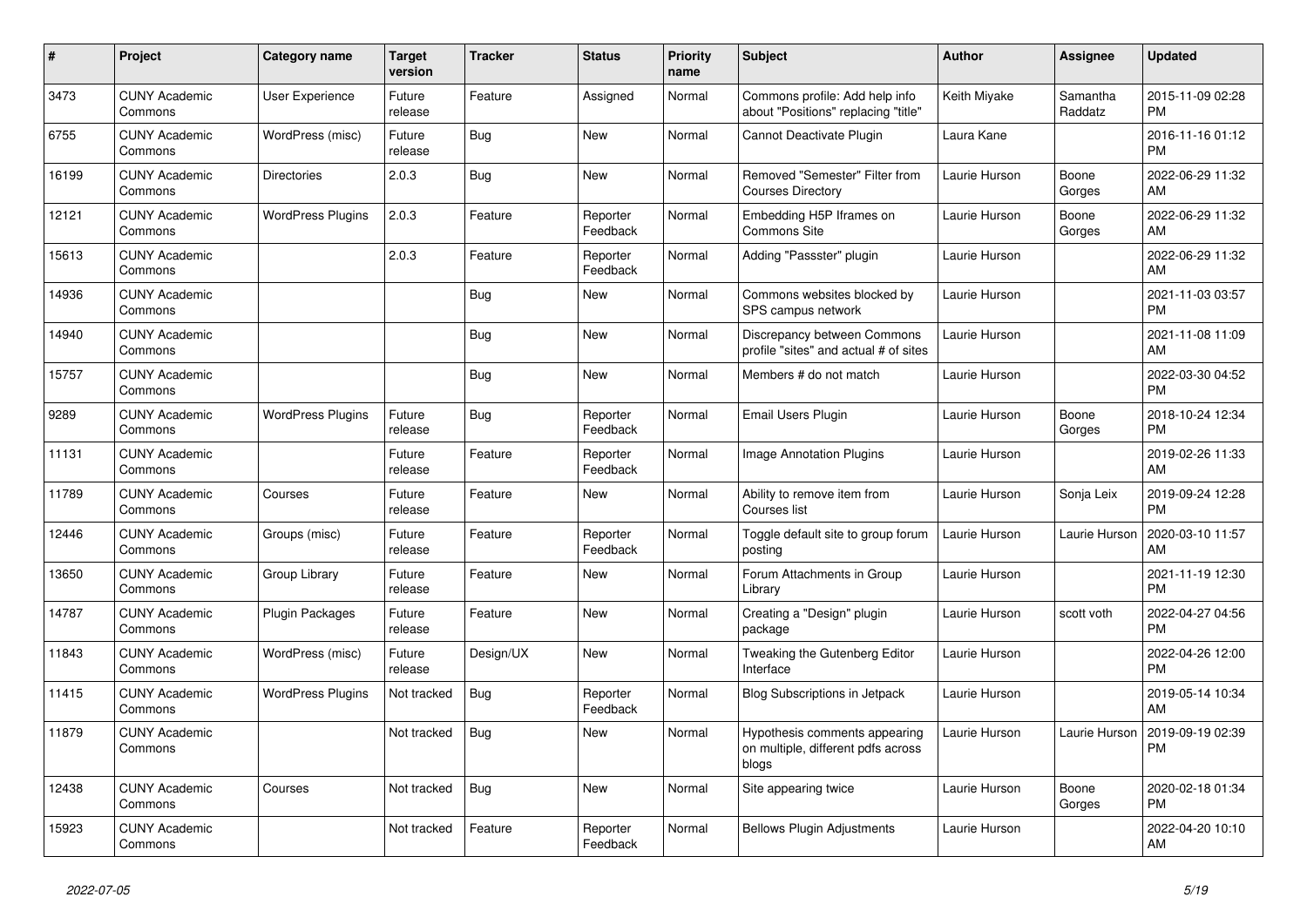| #     | <b>Project</b>                  | Category name             | <b>Target</b><br>version | <b>Tracker</b> | <b>Status</b>        | <b>Priority</b><br>name | <b>Subject</b>                                                                             | <b>Author</b> | Assignee            | <b>Updated</b>                |
|-------|---------------------------------|---------------------------|--------------------------|----------------|----------------------|-------------------------|--------------------------------------------------------------------------------------------|---------------|---------------------|-------------------------------|
| 12328 | <b>CUNY Academic</b><br>Commons |                           | Not tracked              | Support        | New                  | Normal                  | Sign up Code for Non-CUNY<br>Faculty                                                       | Laurie Hurson |                     | 2020-01-28 10:25<br>AM        |
| 12484 | <b>CUNY Academic</b><br>Commons |                           | Not tracked              | Support        | Reporter<br>Feedback | Normal                  | Sign up Code for COIL Course<br>starting in March                                          | Laurie Hurson | Matt Gold           | 2020-03-02 02:26<br><b>PM</b> |
| 14538 | <b>CUNY Academic</b><br>Commons |                           | Not tracked              | Support        | Reporter<br>Feedback | Normal                  | <b>Weebly To Commons</b>                                                                   | Laurie Hurson |                     | 2021-09-14 10:47<br>AM        |
| 15176 | <b>CUNY Academic</b><br>Commons |                           | Not tracked              | Support        | Reporter<br>Feedback | Normal                  | Archiving Q Writing & Old<br>Wordpress Sites on the Commons                                | Laurie Hurson |                     | 2022-02-08 10:28<br>AM        |
| 14475 | <b>CUNY Academic</b><br>Commons |                           | Not tracked              | Publicity      | <b>New</b>           | Normal                  | <b>OER Showcase Page</b>                                                                   | Laurie Hurson | Laurie Hurson       | 2021-09-14 10:46<br>AM        |
| 14504 | <b>CUNY Academic</b><br>Commons |                           | Not tracked              | Publicity      | Reporter<br>Feedback | Normal                  | Adding showcases to home page<br>menu                                                      | Laurie Hurson | Boone<br>Gorges     | 2022-01-19 03:26<br><b>PM</b> |
| 9060  | <b>CUNY Academic</b><br>Commons | Commons In A Box          | Not tracked              | Bug            | Hold                 | Normal                  | Problems with CBox image library<br>/ upload                                               | Lisa Rhody    | Raymond<br>Hoh      | 2018-01-10 03:26<br><b>PM</b> |
| 2325  | <b>CUNY Academic</b><br>Commons | BuddyPress (misc)         | Future<br>release        | Feature        | Assigned             | Low                     | Profile should have separate fields<br>for first/last names                                | local admin   | Boone<br>Gorges     | 2015-11-09 06:09<br><b>PM</b> |
| 2610  | <b>CUNY Academic</b><br>Commons | Group Invitations         | Future<br>release        | Feature        | Assigned             | Low                     | Request: Custom invitation<br>message to group invites                                     | local admin   | Boone<br>Gorges     | 2015-11-09 06:13<br><b>PM</b> |
| 2175  | <b>CUNY Academic</b><br>Commons | WordPress (misc)          | Not tracked              | Support        | Assigned             | Normal                  | Subscibe 2 vs. Jetpack<br>subscription options                                             | local admin   | Matt Gold           | 2016-01-26 04:58<br><b>PM</b> |
| 2612  | <b>CUNY Academic</b><br>Commons |                           | Not tracked              | Publicity      | Assigned             | Normal                  | Pinterest site for the Commons                                                             | local admin   | Sarah<br>Morgano    | 2016-03-04 11:19<br>AM        |
| 5268  | <b>CUNY Academic</b><br>Commons | Group Forums              | Future<br>release        | <b>Bug</b>     | Assigned             | Normal                  | Long-time to post to multiple<br>groups                                                    | Luke Waltzer  | Daniel Jones        | 2016-09-07 06:31<br><b>PM</b> |
| 6356  | <b>CUNY Academic</b><br>Commons | <b>WordPress Plugins</b>  | Future<br>release        | Bug            | Reporter<br>Feedback | Low                     | Should Subscribe2 be<br>deprecated?                                                        | Luke Waltzer  |                     | 2017-03-20 12:20<br><b>PM</b> |
| 7981  | <b>CUNY Academic</b><br>Commons | Social Paper              | Future<br>release        | Bug            | New                  | Normal                  | Social Paper comments should<br>not go to spam                                             | Luke Waltzer  | Boone<br>Gorges     | 2018-04-16 03:52<br><b>PM</b> |
| 5225  | <b>CUNY Academic</b><br>Commons | Registration              | Future<br>release        | Feature        | Assigned             | Normal                  | On-boarding Issues                                                                         | Luke Waltzer  | Samantha<br>Raddatz | 2016-02-12 02:58<br><b>PM</b> |
| 6078  | <b>CUNY Academic</b><br>Commons | <b>Blogs (BuddyPress)</b> | Future<br>release        | Feature        | <b>New</b>           | Normal                  | <b>Explore Adding Network Blog</b><br>Metadata Plugin                                      | Luke Waltzer  | Luke Waltzer        | 2016-10-11 10:29<br><b>PM</b> |
| 6389  | <b>CUNY Academic</b><br>Commons | <b>BuddyPress Docs</b>    | Future<br>release        | Feature        | <b>New</b>           | Low                     | Make Discussion Area Visible<br>When Editing a Doc                                         | Luke Waltzer  | Boone<br>Gorges     | 2016-10-21 04:16<br><b>PM</b> |
| 8835  | <b>CUNY Academic</b><br>Commons | Blogs (BuddyPress)        | Future<br>release        | Feature        | <b>New</b>           | Normal                  | Extend cuny is shortlinks to sites                                                         | Luke Waltzer  | Boone<br>Gorges     | 2022-04-26 11:59<br>AM        |
| 9895  | <b>CUNY Academic</b><br>Commons | Onboarding                | Future<br>release        | Feature        | Assigned             | Normal                  | Add "Accept Invitation"<br>link/button/function to Group<br>and/or Site invitation emails? | Luke Waltzer  | Boone<br>Gorges     | 2018-06-07 12:42<br><b>PM</b> |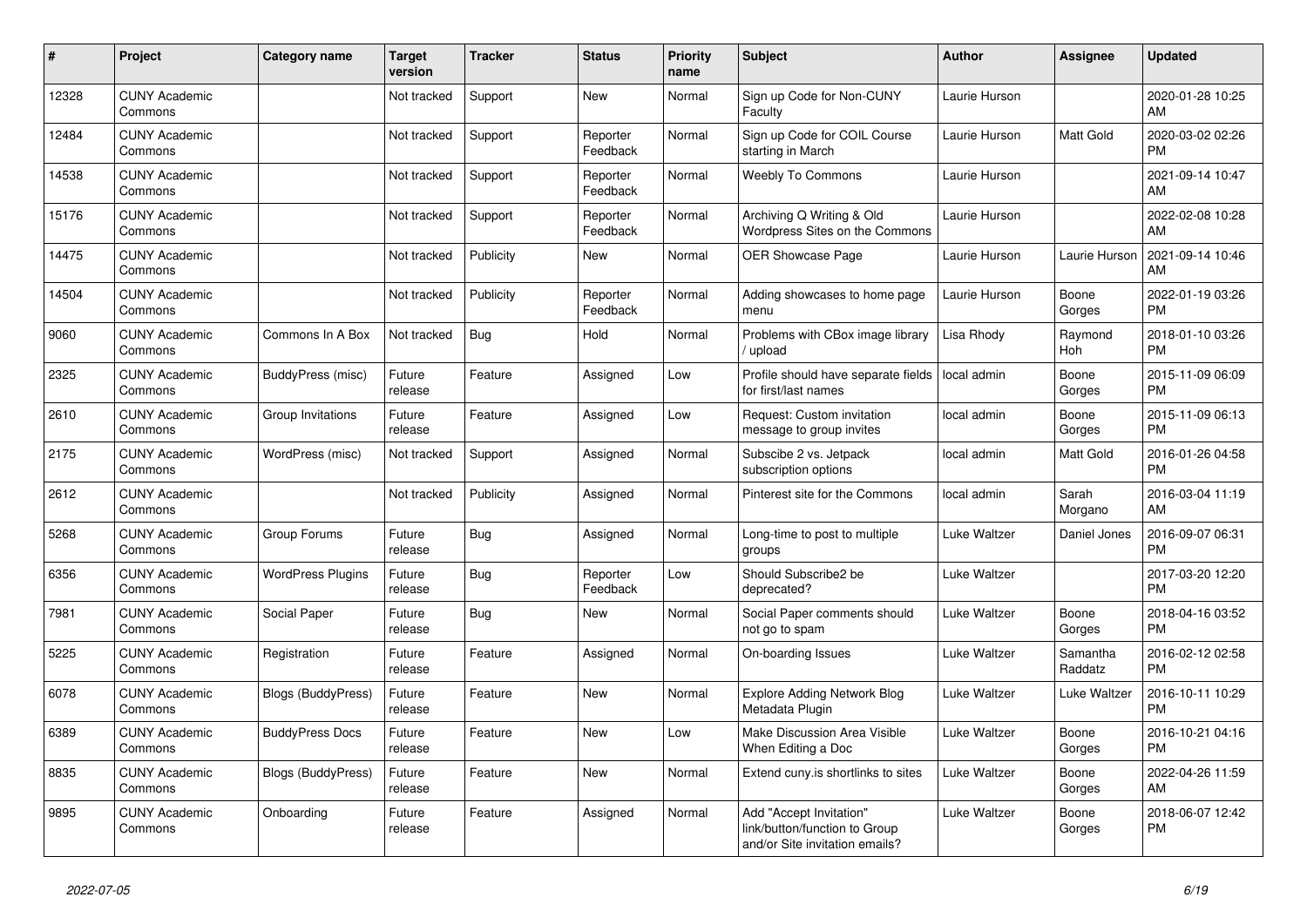| #     | Project                         | <b>Category name</b>     | <b>Target</b><br>version | <b>Tracker</b> | <b>Status</b>        | <b>Priority</b><br>name | <b>Subject</b>                                                     | <b>Author</b>   | Assignee            | <b>Updated</b>                |
|-------|---------------------------------|--------------------------|--------------------------|----------------|----------------------|-------------------------|--------------------------------------------------------------------|-----------------|---------------------|-------------------------------|
| 9211  | <b>CUNY Academic</b><br>Commons | <b>WordPress Plugins</b> | Future<br>release        | Support        | Reporter<br>Feedback | Normal                  | Auto-Role Setting in Forum Plugin<br><b>Causing Some Confusion</b> | Luke Waltzer    | Boone<br>Gorges     | 2018-03-13 11:44<br>AM        |
| 6392  | <b>CUNY Academic</b><br>Commons | Group Forums             | Future<br>release        | Design/UX      | Assigned             | Low                     | Composition/Preview Panes in<br>Forum Posts                        | Luke Waltzer    | Paige Dupont        | 2016-10-21 04:26<br><b>PM</b> |
| 7624  | <b>CUNY Academic</b><br>Commons | BuddyPress (misc)        | Future<br>release        | Design/UX      | <b>New</b>           | Normal                  | <b>BP Notifications</b>                                            | Luke Waltzer    | Paige Dupont        | 2017-02-08 10:43<br><b>PM</b> |
| 5317  | <b>CUNY Academic</b><br>Commons | Group Blogs              | Not tracked              | Bug            | Reporter<br>Feedback | Normal                  | Notifications of New Post Didn't<br>Come                           | Luke Waltzer    | Samantha<br>Raddatz | 2016-03-21 10:41<br><b>PM</b> |
| 6644  | <b>CUNY Academic</b><br>Commons |                          | Not tracked              | Bug            | Reporter<br>Feedback | High                    | White Screen at Login Pge                                          | Luke Waltzer    | Raymond<br>Hoh      | 2016-11-21 10:34<br><b>PM</b> |
| 7928  | <b>CUNY Academic</b><br>Commons | Group Forums             | Not tracked              | Bug            | <b>New</b>           | Normal                  | Duplicate Forum post                                               | Luke Waltzer    | Raymond<br>Hoh      | 2017-04-11 09:27<br><b>PM</b> |
| 13430 | <b>CUNY Academic</b><br>Commons | Reply By Email           | Not tracked              | Bug            | <b>New</b>           | Normal                  | Delay in RBE                                                       | Luke Waltzer    | Raymond<br>Hoh      | 2020-10-13 11:16<br>AM        |
| 8211  | <b>CUNY Academic</b><br>Commons | <b>WordPress Themes</b>  | Future<br>release        | Feature        | <b>New</b>           | Normal                  | Theme Suggestions: Material<br><b>Design-Inspired Themes</b>       | Margaret Galvan | Margaret<br>Galvan  | 2017-08-07 02:48<br><b>PM</b> |
| 8078  | <b>CUNY Academic</b><br>Commons | <b>WordPress Plugins</b> | Future<br>release        | System Upgrade | Assigned             | Normal                  | <b>CommentPress Updates</b>                                        | Margaret Galvan | Christian<br>Wach   | 2017-05-08 03:49<br><b>PM</b> |
| 7828  | <b>CUNY Academic</b><br>Commons |                          | Not tracked              | Feature        | Assigned             | Normal                  | Theme Assessment 2017                                              | Margaret Galvan | Margaret<br>Galvan  | 2017-05-02 10:41<br><b>PM</b> |
| 15169 | <b>CUNY Academic</b><br>Commons |                          | 2.0.3                    | Support        | Reporter<br>Feedback | Normal                  | new Prelude website zipfiles for<br>custom theme and other files.  | Marilyn Weber   |                     | 2022-06-29 11:32<br>AM        |
| 15655 | <b>CUNY Academic</b><br>Commons |                          | 2.0.3                    | Support        | Reporter<br>Feedback | Normal                  | Event Aggregator plugin?                                           | Marilyn Weber   |                     | 2022-06-29 11:32<br>AM        |
| 14784 | <b>CUNY Academic</b><br>Commons |                          |                          | Support        | Reporter<br>Feedback | Normal                  | User report of logo problem when<br>using Customizer theme         | Marilyn Weber   |                     | 2021-09-17 10:25<br><b>AM</b> |
| 15045 | <b>CUNY Academic</b><br>Commons |                          |                          | Support        | New                  | Normal                  | no result for KCeL in the search<br>box on the commons             | Marilyn Weber   |                     | 2021-12-10 11:29<br>AM        |
| 15260 | <b>CUNY Academic</b><br>Commons |                          |                          | Support        | Reporter<br>Feedback | Normal                  | Diacritical markings   European<br><b>Stages</b>                   | Marilyn Weber   |                     | 2022-02-04 08:16<br>AM        |
| 15370 | <b>CUNY Academic</b><br>Commons |                          |                          | Support        | Reporter<br>Feedback | Normal                  | All-in-One Event Calendar?                                         | Marilyn Weber   |                     | 2022-02-17 11:03<br><b>AM</b> |
| 15565 | <b>CUNY Academic</b><br>Commons |                          |                          | Support        | New                  | Normal                  | Events - send updates to an email<br>listserv                      | Marilyn Weber   |                     | 2022-03-10 01:06<br><b>PM</b> |
| 15685 | <b>CUNY Academic</b><br>Commons |                          |                          | Support        | New                  | High                    | problem with chrome?                                               | Marilyn Weber   |                     | 2022-04-25 03:40<br><b>PM</b> |
| 16099 | <b>CUNY Academic</b><br>Commons |                          |                          | Support        | Reporter<br>Feedback | Normal                  | request for Newsletter Glue                                        | Marilyn Weber   |                     | 2022-05-13 12:14<br>PM        |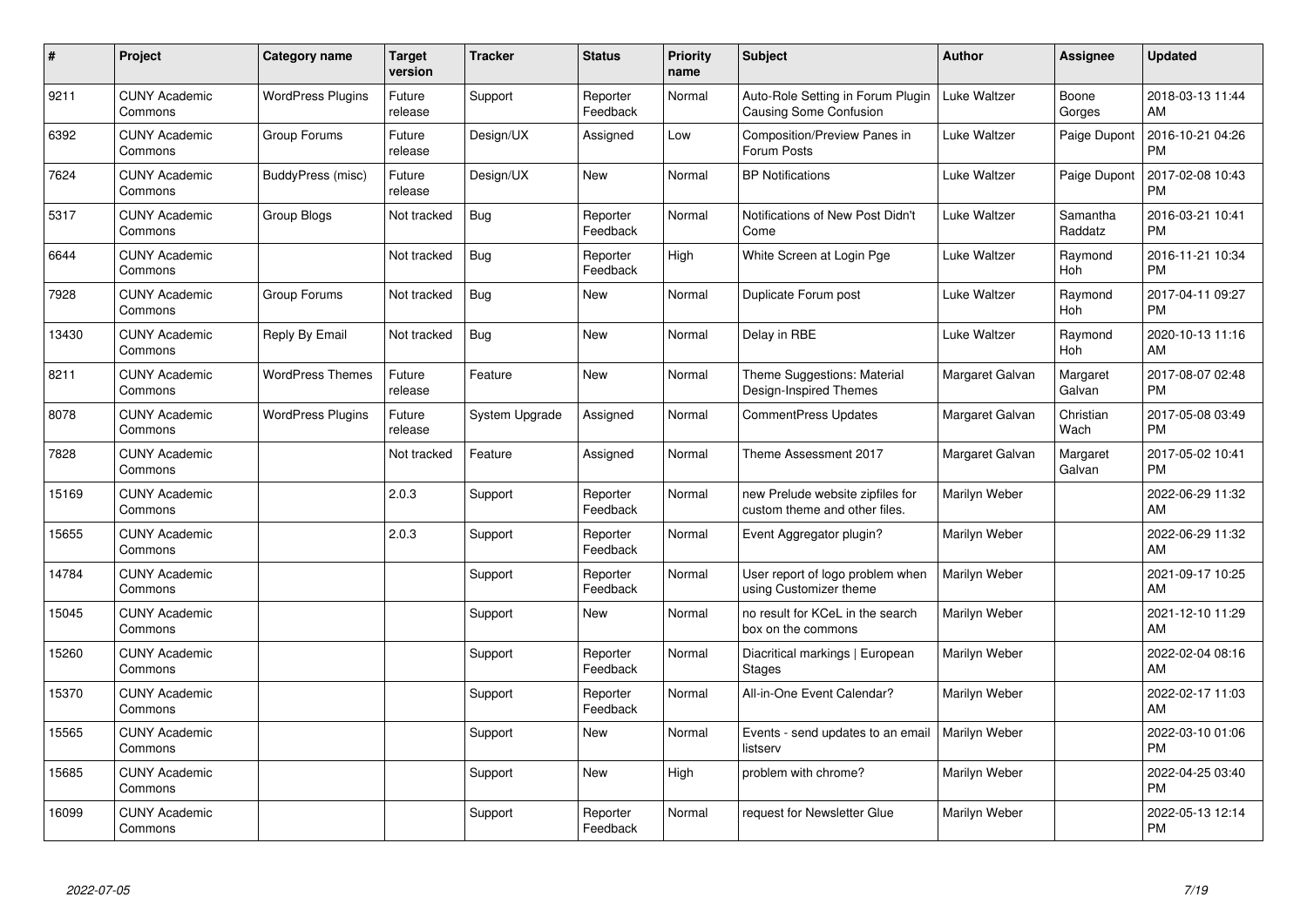| #     | Project                         | <b>Category name</b>       | <b>Target</b><br>version | <b>Tracker</b> | <b>Status</b>        | Priority<br>name | <b>Subject</b>                                                                                                                                        | Author        | <b>Assignee</b>     | <b>Updated</b>                |
|-------|---------------------------------|----------------------------|--------------------------|----------------|----------------------|------------------|-------------------------------------------------------------------------------------------------------------------------------------------------------|---------------|---------------------|-------------------------------|
| 16110 | <b>CUNY Academic</b><br>Commons |                            |                          | Support        | Reporter<br>Feedback | Normal           | remove Creative Commons<br>license from pages?                                                                                                        | Marilyn Weber | Raymond<br>Hoh      | 2022-05-17 06:11<br><b>PM</b> |
| 5282  | <b>CUNY Academic</b><br>Commons | Social Paper               | Future<br>release        | Bug            | New                  | Normal           | Replying via email directs to paper<br>but not individual comment.                                                                                    | Marilyn Weber | Raymond<br>Hoh      | 2016-03-02 01:48<br><b>PM</b> |
| 9835  | <b>CUNY Academic</b><br>Commons | Group Forums               | Future<br>release        | Bug            | Assigned             | Normal           | add a "like" function?                                                                                                                                | Marilyn Weber | <b>Erik Trainer</b> | 2018-06-05 01:49<br><b>PM</b> |
| 11971 | <b>CUNY Academic</b><br>Commons | <b>Email Notifications</b> | Future<br>release        | Bug            | Reporter<br>Feedback | Low              | Pictures obscured in emailed post<br>notifications                                                                                                    | Marilyn Weber | Raymond<br>Hoh      | 2019-11-21 01:14<br><b>PM</b> |
| 5050  | <b>CUNY Academic</b><br>Commons | Social Paper               | Future<br>release        | Feature        | New                  | Low              | Making comments visible in SP<br>editing mode (SP suggestion #1)                                                                                      | Marilyn Weber | Samantha<br>Raddatz | 2019-09-17 11:10<br><b>PM</b> |
| 5052  | <b>CUNY Academic</b><br>Commons | Social Paper               | Future<br>release        | Feature        | New                  | Low              | Sentence by sentence or line by<br>line comments (SP suggestion #3)                                                                                   | Marilyn Weber | Boone<br>Gorges     | 2016-02-11 10:24<br><b>PM</b> |
| 5053  | <b>CUNY Academic</b><br>Commons | Social Paper               | Future<br>release        | Feature        | <b>New</b>           | Low              | Scrollable menu to add readers<br>(SP suggestion #4)                                                                                                  | Marilyn Weber | Samantha<br>Raddatz | 2016-04-21 05:21<br><b>PM</b> |
| 5058  | <b>CUNY Academic</b><br>Commons | Social Paper               | Future<br>release        | Feature        | <b>New</b>           | Low              | Can there be a clearer signal that<br>even when comments have<br>already been made you add<br>comments by clicking on the side?<br>(SP suggestion #5) | Marilyn Weber | Samantha<br>Raddatz | 2016-02-11 10:24<br><b>PM</b> |
| 5199  | <b>CUNY Academic</b><br>Commons | Social Paper               | Future<br>release        | Feature        | New                  | Normal           | add tables to the SP editor                                                                                                                           | Marilyn Weber |                     | 2016-10-24 11:27<br>AM        |
| 5205  | <b>CUNY Academic</b><br>Commons | Social Paper               | Future<br>release        | Feature        | <b>New</b>           | Normal           | Social Paper folders                                                                                                                                  | Marilyn Weber |                     | 2016-02-11 10:24<br><b>PM</b> |
| 5397  | <b>CUNY Academic</b><br>Commons | Social Paper               | Future<br>release        | Feature        | New                  | Normal           | frustrating to have to<br>enable/disable in SP                                                                                                        | Marilyn Weber | Samantha<br>Raddatz | 2016-04-20 03:39<br><b>PM</b> |
| 5992  | <b>CUNY Academic</b><br>Commons | <b>Email Notifications</b> | Future<br>release        | Feature        | <b>New</b>           | Normal           | Changing the From line of<br>autogenerated blog emails                                                                                                | Marilyn Weber |                     | 2018-09-27 05:19<br><b>PM</b> |
| 9207  | <b>CUNY Academic</b><br>Commons |                            | Future<br>release        | Support        | Reporter<br>Feedback | Normal           | display dashboards made in<br>Tableau?                                                                                                                | Marilyn Weber | Boone<br>Gorges     | 2018-04-10 10:42<br>AM        |
| 12360 | <b>CUNY Academic</b><br>Commons | <b>WordPress Themes</b>    | Not tracked              | Bug            | Reporter<br>Feedback | Normal           | site just says "DANTE We are<br>currently in maintenance mode,<br>please check back shortly."                                                         | Marilyn Weber |                     | 2020-02-04 12:13<br><b>PM</b> |
| 13328 | <b>CUNY Academic</b><br>Commons | Group Forums               | Not tracked              | <b>Bug</b>     | Reporter<br>Feedback | Normal           | cross-posting in two related<br>groups                                                                                                                | Marilyn Weber | Raymond<br>Hoh      | 2020-09-15 10:39<br><b>PM</b> |
| 13912 | <b>CUNY Academic</b><br>Commons |                            | Not tracked              | Feature        | Hold                 | Low              | posting "missed schedule"                                                                                                                             | Marilyn Weber |                     | 2021-02-23 10:46<br>AM        |
| 8607  | <b>CUNY Academic</b><br>Commons |                            | Not tracked              | Support        | New                  | Normal           | Paypal?                                                                                                                                               | Marilyn Weber | Matt Gold           | 2018-05-15 01:37<br><b>PM</b> |
| 10273 | <b>CUNY Academic</b><br>Commons | Registration               | Not tracked              | Support        | Reporter<br>Feedback | Normal           | users combining CF and campus<br>address                                                                                                              | Marilyn Weber |                     | 2019-09-18 10:58<br>AM        |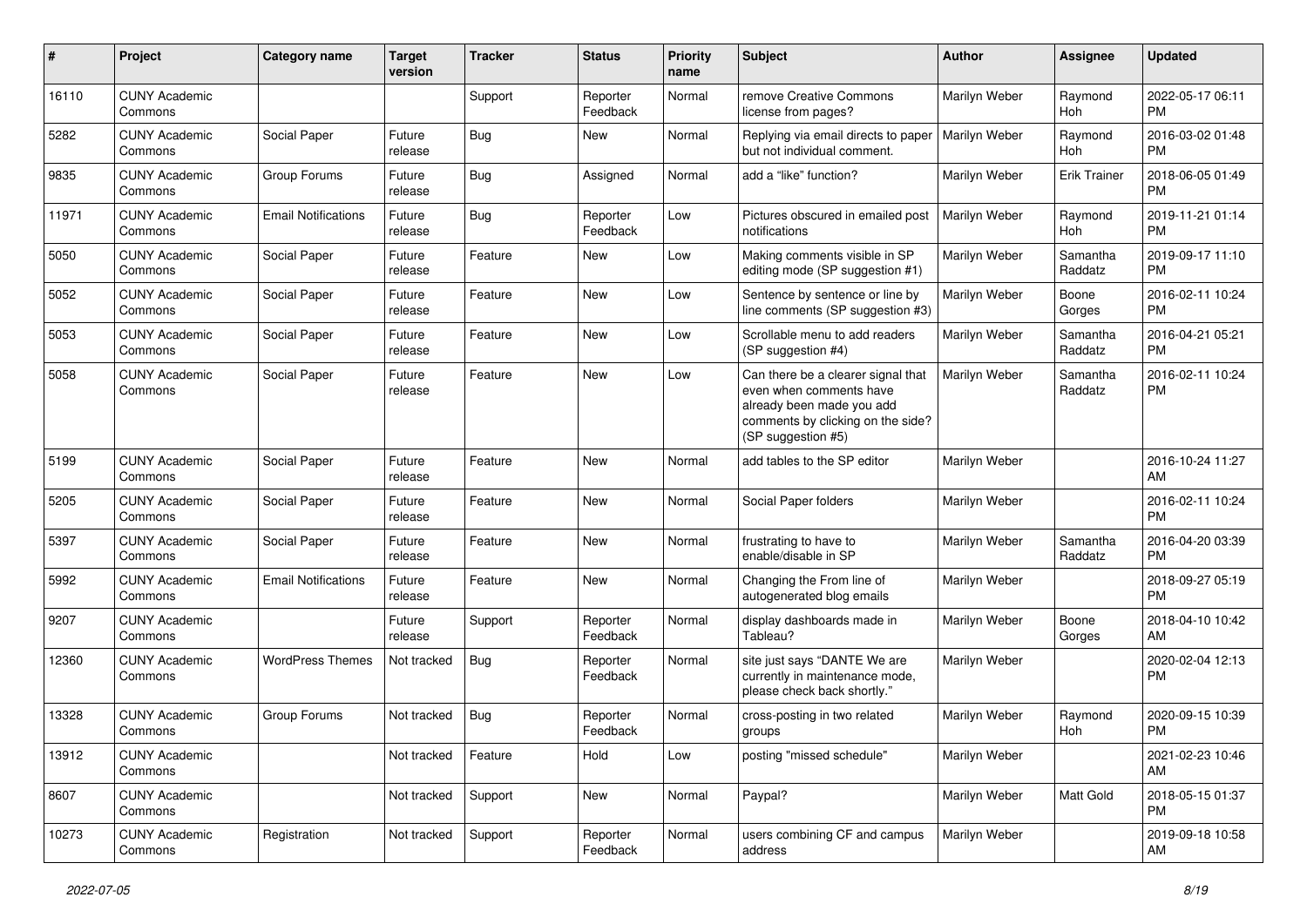| #     | Project                         | Category name             | <b>Target</b><br>version | <b>Tracker</b> | <b>Status</b>        | <b>Priority</b><br>name | <b>Subject</b>                                                   | <b>Author</b> | <b>Assignee</b>  | <b>Updated</b>                |
|-------|---------------------------------|---------------------------|--------------------------|----------------|----------------------|-------------------------|------------------------------------------------------------------|---------------|------------------|-------------------------------|
| 10657 | <b>CUNY Academic</b><br>Commons |                           | Not tracked              | Support        | Reporter<br>Feedback | Normal                  | child theme problems                                             | Marilyn Weber |                  | 2018-11-08 01:19<br><b>PM</b> |
| 11149 | <b>CUNY Academic</b><br>Commons |                           | Not tracked              | Support        | Reporter<br>Feedback | Normal                  | comments getting blocked                                         | Marilyn Weber | Raymond<br>Hoh   | 2019-03-26 11:40<br>AM        |
| 11509 | <b>CUNY Academic</b><br>Commons |                           | Not tracked              | Support        | Reporter<br>Feedback | Normal                  | deleted Page causing a Menu<br>problem?                          | Marilyn Weber |                  | 2019-06-04 09:54<br>AM        |
| 11519 | <b>CUNY Academic</b><br>Commons |                           | Not tracked              | Support        | Assigned             | Normal                  | comment option not appearing                                     | Marilyn Weber |                  | 2019-09-24 10:28<br>AM        |
| 11771 | <b>CUNY Academic</b><br>Commons |                           | Not tracked              | Support        | Reporter<br>Feedback | Normal                  | post displays in sections                                        | Marilyn Weber |                  | 2019-08-20 10:34<br>AM        |
| 11787 | <b>CUNY Academic</b><br>Commons |                           | Not tracked              | Support        | Reporter<br>Feedback | Normal                  | automated comments notifications<br>on ZenDesk                   | Marilyn Weber |                  | 2019-08-26 06:18<br><b>PM</b> |
| 11848 | <b>CUNY Academic</b><br>Commons |                           | Not tracked              | Support        | Hold                 | Normal                  | a Dean of Faculty wants to share<br>a large file                 | Marilyn Weber |                  | 2019-09-24 08:44<br>AM        |
| 12350 | <b>CUNY Academic</b><br>Commons | <b>Blogs (BuddyPress)</b> | Not tracked              | Support        | Reporter<br>Feedback | Normal                  | URL creation problem                                             | Marilyn Weber |                  | 2020-02-03 11:27<br>AM        |
| 12352 | <b>CUNY Academic</b><br>Commons |                           | Not tracked              | Support        | <b>New</b>           | Normal                  | "posts list" page builder block<br>option                        | Marilyn Weber |                  | 2020-02-03 01:29<br><b>PM</b> |
| 12382 | <b>CUNY Academic</b><br>Commons | Membership                | Not tracked              | Support        | <b>New</b>           | Normal                  | Email request change                                             | Marilyn Weber | Marilyn<br>Weber | 2020-02-06 12:56<br><b>PM</b> |
| 12741 | <b>CUNY Academic</b><br>Commons | <b>WordPress Plugins</b>  | Not tracked              | Support        | Reporter<br>Feedback | Normal                  | Tableau Public Viz Block                                         | Marilyn Weber | Raymond<br>Hoh   | 2020-05-12 11:00<br>AM        |
| 13034 | <b>CUNY Academic</b><br>Commons |                           | Not tracked              | Support        | Reporter<br>Feedback | Normal                  | a site is asking people to join the<br>Commons to get a download | Marilyn Weber |                  | 2020-07-12 07:23<br>AM        |
| 13255 | <b>CUNY Academic</b><br>Commons |                           | Not tracked              | Support        | Reporter<br>Feedback | Normal                  | Accessibility problems                                           | Marilyn Weber |                  | 2020-09-01 05:48<br><b>PM</b> |
| 13286 | <b>CUNY Academic</b><br>Commons |                           | Not tracked              | Support        | <b>New</b>           | Normal                  | problem connecting with<br><b>WordPress app</b>                  | Marilyn Weber | Raymond<br>Hoh   | 2020-09-08 11:16<br>AM        |
| 13975 | <b>CUNY Academic</b><br>Commons | Social Paper              | Not tracked              | Support        | Reporter<br>Feedback | Normal                  | can't approve comments on Social   Marilyn Weber<br>Paper paper  |               |                  | 2021-02-12 09:33<br>AM        |
| 14074 | <b>CUNY Academic</b><br>Commons | WordPress (misc)          | Not tracked              | Support        | Reporter<br>Feedback | Normal                  | page password protection problem   Marilyn Weber                 |               |                  | 2021-03-02 11:03<br>AM        |
| 14398 | <b>CUNY Academic</b><br>Commons |                           | Not tracked              | Support        | Reporter<br>Feedback | Normal                  | Events plug-in notification problem   Marilyn Weber              |               |                  | 2021-05-11 11:21<br>AM        |
| 14900 | <b>CUNY Academic</b><br>Commons |                           | Not tracked              | Support        | Reporter<br>Feedback | Normal                  | previous theme?                                                  | Marilyn Weber |                  | 2021-10-25 10:31<br>AM        |
| 14911 | <b>CUNY Academic</b><br>Commons | <b>WordPress Themes</b>   | Not tracked              | Support        | <b>New</b>           | Normal                  | Twentytwentyone theme                                            | Marilyn Weber |                  | 2021-10-28 10:37<br>AM        |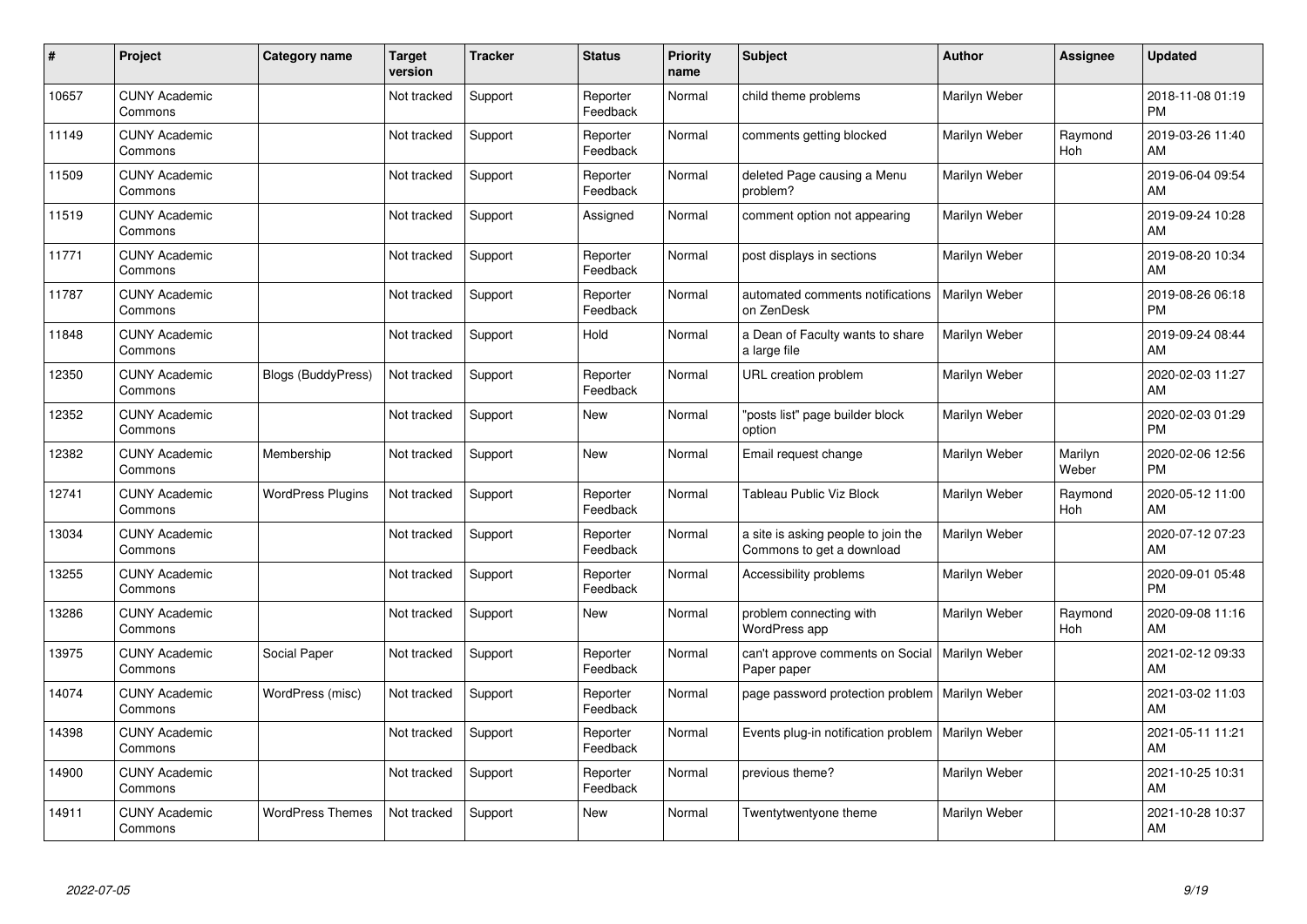| #     | Project                         | <b>Category name</b>       | <b>Target</b><br>version | <b>Tracker</b> | <b>Status</b>        | Priority<br>name | <b>Subject</b>                                                                | <b>Author</b>      | <b>Assignee</b>     | <b>Updated</b>                |
|-------|---------------------------------|----------------------------|--------------------------|----------------|----------------------|------------------|-------------------------------------------------------------------------------|--------------------|---------------------|-------------------------------|
| 15816 | <b>CUNY Academic</b><br>Commons |                            | Not tracked              | Support        | <b>New</b>           | Normal           | slow loading at SPS                                                           | Marilyn Weber      |                     | 2022-04-05 01:26<br>PM.       |
| 2576  | NYCDH Community<br>Site         |                            |                          | <b>Bug</b>     | Hold                 | Low              | Test Next Button in Javascript<br><b>Tutorial Under Activities</b>            | Mark Newton        | Alex Gil            | 2013-05-18 02:55<br><b>PM</b> |
| 2571  | <b>NYCDH Community</b><br>Site  |                            |                          | Feature        | Assigned             | Normal           | Add Google custom search box to<br>homepage                                   | <b>Mark Newton</b> | Raymond<br>Hoh      | 2013-05-18 07:49<br><b>PM</b> |
| 2573  | <b>NYCDH Community</b><br>Site  |                            |                          | Feature        | Reporter<br>Feedback | Normal           | Add dh nyc twitter list feed to site                                          | Mark Newton        | Matt Gold           | 2013-05-16 11:42<br><b>PM</b> |
| 2574  | <b>NYCDH Community</b><br>Site  |                            |                          | Feature        | Assigned             | Normal           | Add Way to Upload Files to<br>Groups                                          | Mark Newton        | Raymond<br>Hoh      | 2013-05-18 07:46<br><b>PM</b> |
| 2577  | <b>NYCDH Community</b><br>Site  |                            |                          | Feature        | Assigned             | Low              | Investigate Potential to Add Links<br>to the Forum                            | Mark Newton        | Alex Gil            | 2013-05-16 09:40<br><b>PM</b> |
| 10262 | <b>CUNY Academic</b><br>Commons |                            | Not tracked              | Bug            | Reporter<br>Feedback | Normal           | Newsletter Plugin: Broken Image<br>at Bottom of All Newsletters               | Mark Webb          | Raymond<br>Hoh      | 2018-08-30 05:17<br><b>PM</b> |
| 10678 | <b>CUNY Academic</b><br>Commons |                            | Not tracked              | Bug            | Reporter<br>Feedback | High             | Newsletter Plugin Not Sending<br>Out Newsletters                              | Mark Webb          | Boone<br>Gorges     | 2019-09-16 09:38<br><b>PM</b> |
| 10769 | <b>CUNY Academic</b><br>Commons | <b>WordPress Themes</b>    | Not tracked              | Bug            | Reporter<br>Feedback | Normal           | 2011 Theme Sidebar                                                            | Mark Webb          |                     | 2018-12-04 04:09<br><b>PM</b> |
| 11120 | <b>CUNY Academic</b><br>Commons | <b>WordPress Plugins</b>   | Not tracked              | Bug            | Reporter<br>Feedback | Normal           | Events Manager Events Not<br>Showing Up                                       | Mark Webb          |                     | 2019-02-27 04:10<br><b>PM</b> |
| 3419  | <b>CUNY Academic</b><br>Commons | Group Invitations          | 1.6.14                   | Bug            | Testing<br>Required  | Normal           | Neatening the display of<br>messages on group requests                        | <b>Matt Gold</b>   | Boone<br>Gorges     | 2014-09-01 09:29<br>PM.       |
| 16307 | <b>CUNY Academic</b><br>Commons |                            |                          | Bug            | New                  | Normal           | Add brief messaging to<br>accept/decline group membership<br>requests         | Matt Gold          | Boone<br>Gorges     | 2022-06-27 06:13<br>PM.       |
| 2618  | <b>NYCDH Community</b><br>Site  |                            |                          | Bug            | Assigned             | Low              | Mark blogs as spam when created<br>by users marked as spam                    | Matt Gold          | Boone<br>Gorges     | 2013-06-09 11:38<br>PM.       |
| 8992  | <b>NYCDH Community</b><br>Site  |                            |                          | Bug            | Assigned             | Normal           | Multiple RBE error reports                                                    | <b>Matt Gold</b>   | Raymond<br>Hoh      | 2017-12-11 05:43<br><b>PM</b> |
| 4661  | <b>CUNY Academic</b><br>Commons | User Experience            | Future<br>release        | Bug            | Assigned             | Normal           | Simplify Events text                                                          | Matt Gold          | Samantha<br>Raddatz | 2015-10-02 09:06<br><b>PM</b> |
| 5691  | <b>CUNY Academic</b><br>Commons | <b>Blogs (BuddyPress)</b>  | Future<br>release        | Bug            | Assigned             | High             | Differing numbers on Sites display                                            | <b>Matt Gold</b>   | Raymond<br>Hoh      | 2016-06-13 01:37<br><b>PM</b> |
| 287   | <b>CUNY Academic</b><br>Commons | WordPress (misc)           | Future<br>release        | Feature        | Assigned             | Normal           | Create troubleshooting tool for<br>account sign-up                            | <b>Matt Gold</b>   | Boone<br>Gorges     | 2015-11-09 06:17<br><b>PM</b> |
| 310   | <b>CUNY Academic</b><br>Commons | BuddyPress (misc)          | Future<br>release        | Feature        | Assigned             | Low              | Friend Request Email                                                          | Matt Gold          | Samantha<br>Raddatz | 2015-11-09 05:08<br><b>PM</b> |
| 333   | <b>CUNY Academic</b><br>Commons | <b>Email Notifications</b> | Future<br>release        | Feature        | Assigned             | Low              | Delay Forum Notification Email<br>Delivery Until After Editing Period<br>Ends | Matt Gold          | Raymond<br>Hoh      | 2015-11-09 06:01<br>PM        |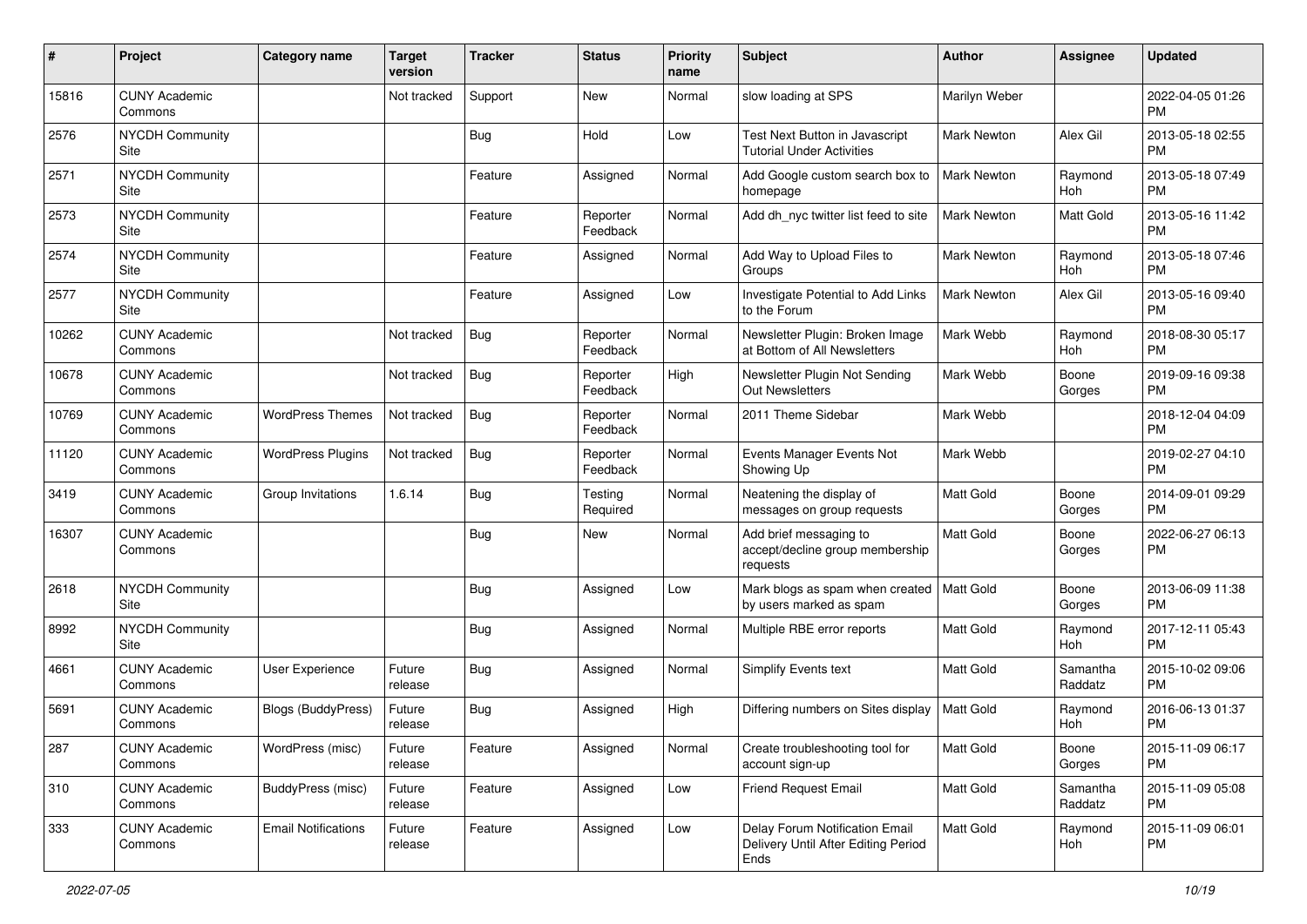| #    | Project                         | <b>Category name</b>     | <b>Target</b><br>version | Tracker | <b>Status</b>        | <b>Priority</b><br>name | <b>Subject</b>                                                               | <b>Author</b>    | <b>Assignee</b>     | <b>Updated</b>                |
|------|---------------------------------|--------------------------|--------------------------|---------|----------------------|-------------------------|------------------------------------------------------------------------------|------------------|---------------------|-------------------------------|
| 364  | <b>CUNY Academic</b><br>Commons | <b>WordPress Plugins</b> | Future<br>release        | Feature | New                  | Normal                  | <b>Bulletin Board</b>                                                        | <b>Matt Gold</b> |                     | 2015-01-05 08:50<br><b>PM</b> |
| 365  | <b>CUNY Academic</b><br>Commons | WordPress (misc)         | Future<br>release        | Feature | Assigned             | Normal                  | <b>Create Mouseover Tooltips</b><br>throughout Site                          | <b>Matt Gold</b> | Chris Stein         | 2015-11-09 06:18<br><b>PM</b> |
| 370  | <b>CUNY Academic</b><br>Commons | Registration             | Future<br>release        | Feature | Assigned             | High                    | Guest Accounts                                                               | <b>Matt Gold</b> | <b>Matt Gold</b>    | 2015-04-09 09:33<br><b>PM</b> |
| 377  | <b>CUNY Academic</b><br>Commons | BuddyPress (misc)        | Future<br>release        | Feature | Assigned             | Normal                  | Like buttons                                                                 | <b>Matt Gold</b> | Boone<br>Gorges     | 2010-11-16 05:13<br><b>PM</b> |
| 412  | <b>CUNY Academic</b><br>Commons | <b>WordPress Themes</b>  | Future<br>release        | Feature | Assigned             | Normal                  | <b>Featured Themes</b>                                                       | Matt Gold        | Dominic<br>Giglio   | 2015-01-05 08:44<br><b>PM</b> |
| 435  | <b>CUNY Academic</b><br>Commons | <b>BuddyPress (misc)</b> | Future<br>release        | Feature | Assigned             | Normal                  | Include Avatar Images in Forum<br><b>Post Notification Emails</b>            | Matt Gold        | Boone<br>Gorges     | 2010-12-08 12:40<br><b>PM</b> |
| 497  | CUNY Academic<br>Commons        | <b>WordPress Plugins</b> | Future<br>release        | Feature | Assigned             | Normal                  | Drag and Drop Ordering on<br>Gallery Post Plugin                             | Matt Gold        | Ron Rennick         | 2015-11-09 06:18<br><b>PM</b> |
| 500  | <b>CUNY Academic</b><br>Commons | BuddyPress (misc)        | Future<br>release        | Feature | Assigned             | Normal                  | Export Group Data                                                            | <b>Matt Gold</b> | Boone<br>Gorges     | 2010-12-19 12:09<br>PM.       |
| 554  | <b>CUNY Academic</b><br>Commons | BuddyPress (misc)        | Future<br>release        | Feature | Assigned             | Normal                  | Add Trackback notifications to<br>site-wide activity feed                    | <b>Matt Gold</b> | Boone<br>Gorges     | 2015-11-09 06:19<br><b>PM</b> |
| 599  | <b>CUNY Academic</b><br>Commons | BuddyPress (misc)        | Future<br>release        | Feature | Assigned             | Normal                  | Consider adding rating plugins for<br><b>BuddyPress/BBPress</b>              | Matt Gold        | Boone<br>Gorges     | 2011-08-22 06:50<br><b>PM</b> |
| 635  | <b>CUNY Academic</b><br>Commons | BuddyPress (misc)        | Future<br>release        | Feature | Assigned             | Normal                  | Big Blue Button -<br>Videoconferencing in Groups and<br><b>Blogs</b>         | Matt Gold        | Boone<br>Gorges     | 2011-03-14 03:24<br><b>PM</b> |
| 653  | <b>CUNY Academic</b><br>Commons | Group Blogs              | Future<br>release        | Feature | Assigned             | Normal                  | Redesign Integration of Groups<br>and Blogs                                  | <b>Matt Gold</b> | Samantha<br>Raddatz | 2015-11-09 05:40<br><b>PM</b> |
| 658  | <b>CUNY Academic</b><br>Commons | <b>WordPress Plugins</b> | Future<br>release        | Feature | Assigned             | Normal                  | Rebulid Sitewide Tag Suggestion                                              | <b>Matt Gold</b> | Boone<br>Gorges     | 2015-01-05 08:47<br><b>PM</b> |
| 940  | <b>CUNY Academic</b><br>Commons | Redmine                  | Future<br>release        | Feature | Assigned             | Low                     | Communication with users after<br>releases                                   | <b>Matt Gold</b> | Dominic<br>Giglio   | 2012-09-09 04:36<br><b>PM</b> |
| 1105 | <b>CUNY Academic</b><br>Commons | WordPress (misc)         | Future<br>release        | Feature | Assigned             | Normal                  | Rephrase Blog Privacy Options                                                | Matt Gold        | Samantha<br>Raddatz | 2015-11-09 06:19<br><b>PM</b> |
| 1192 | <b>CUNY Academic</b><br>Commons | <b>Group Files</b>       | Future<br>release        | Feature | Assigned             | Low                     | When posting group files, allow<br>users to add a category without<br>saving | <b>Matt Gold</b> | Raymond<br>Hoh      | 2015-11-09 05:53<br><b>PM</b> |
| 1456 | <b>CUNY Academic</b><br>Commons | Group Invitations        | Future<br>release        | Feature | Reporter<br>Feedback | Low                     | Invite to Group Button from Profile<br>Field                                 | Matt Gold        | Samantha<br>Raddatz | 2015-11-09 05:59<br><b>PM</b> |
| 1544 | <b>CUNY Academic</b><br>Commons | Groups (misc)            | Future<br>release        | Feature | Reporter<br>Feedback | Normal                  | Group Filtering and Sorting                                                  | Matt Gold        | Chris Stein         | 2019-03-01 02:25<br><b>PM</b> |
| 1562 | <b>CUNY Academic</b><br>Commons | <b>WordPress Plugins</b> | Future<br>release        | Feature | Assigned             | Low                     | Play with NYT Collaborative<br>Authoring Tool                                | Matt Gold        | Boone<br>Gorges     | 2015-01-05 08:47<br>PM        |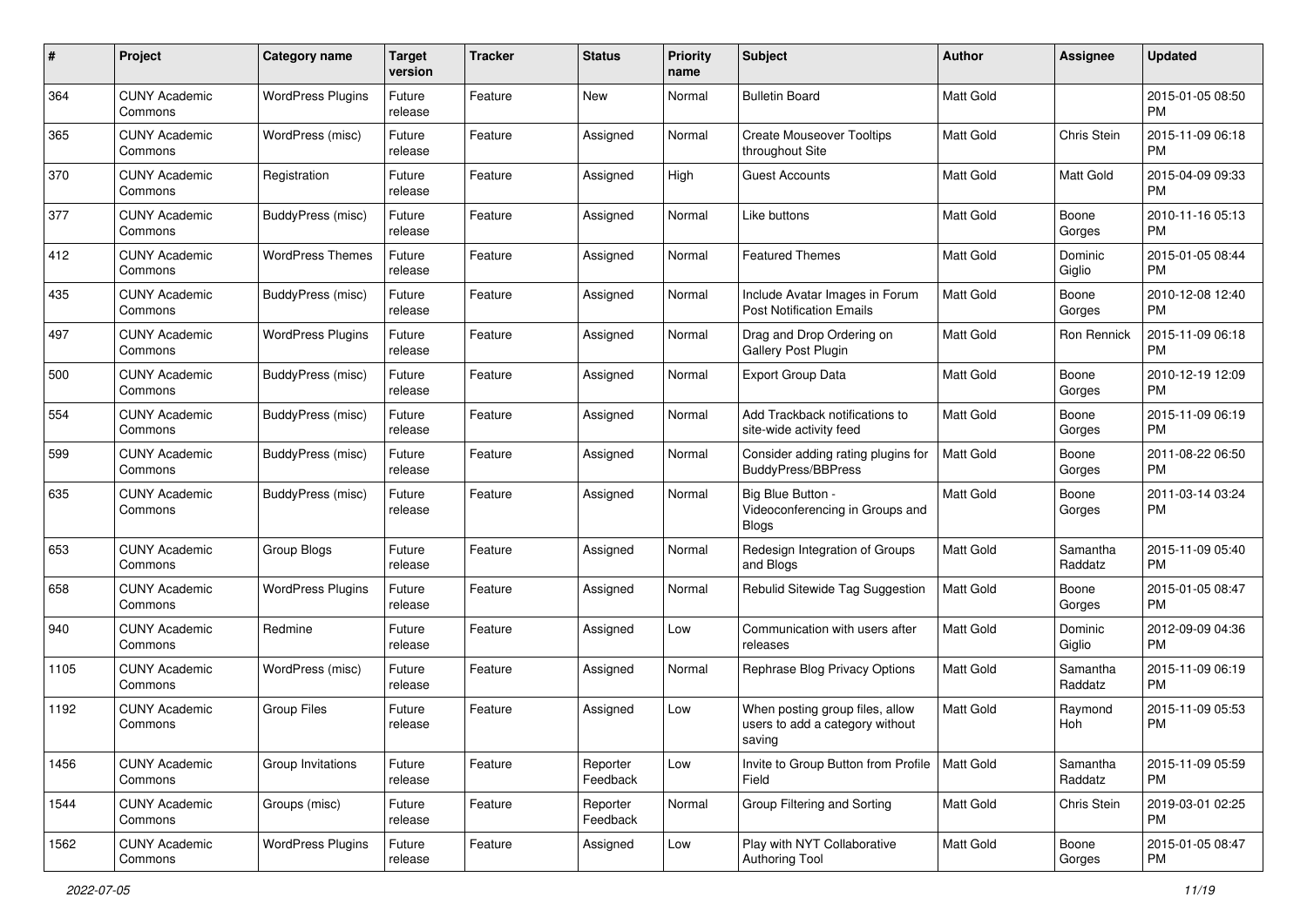| $\#$ | Project                         | <b>Category name</b>     | <b>Target</b><br>version | <b>Tracker</b> | <b>Status</b> | <b>Priority</b><br>name | <b>Subject</b>                                                                | <b>Author</b>    | <b>Assignee</b>    | <b>Updated</b>                |
|------|---------------------------------|--------------------------|--------------------------|----------------|---------------|-------------------------|-------------------------------------------------------------------------------|------------------|--------------------|-------------------------------|
| 2013 | <b>CUNY Academic</b><br>Commons | <b>Public Portfolio</b>  | Future<br>release        | Feature        | Assigned      | Low                     | Have Profile Privacy Options show   Matt Gold<br>up only for filled-in fields |                  | Boone<br>Gorges    | 2015-11-09 06:09<br><b>PM</b> |
| 2223 | <b>CUNY Academic</b><br>Commons | <b>WordPress Plugins</b> | Future<br>release        | Feature        | Assigned      | Low                     | Add Participad to the CUNY<br><b>Academic Commons</b>                         | Matt Gold        | Boone<br>Gorges    | 2014-09-17 10:03<br><b>PM</b> |
| 2523 | <b>CUNY Academic</b><br>Commons | <b>BuddyPress Docs</b>   | Future<br>release        | Feature        | Assigned      | Normal                  | Allow Users to Upload Images to<br><b>BP</b> Docs                             | Matt Gold        | Boone<br>Gorges    | 2015-11-09 06:14<br><b>PM</b> |
| 3042 | <b>CUNY Academic</b><br>Commons | <b>Public Portfolio</b>  | Future<br>release        | Feature        | Assigned      | Normal                  | Browsing member interests                                                     | <b>Matt Gold</b> | Boone<br>Gorges    | 2015-03-21 09:04<br><b>PM</b> |
| 3080 | <b>CUNY Academic</b><br>Commons | <b>Group Files</b>       | Future<br>release        | Feature        | Assigned      | Low                     | Create a system to keep track of<br>file changes                              | Matt Gold        | Boone<br>Gorges    | 2014-02-26 10:04<br><b>PM</b> |
| 3090 | <b>CUNY Academic</b><br>Commons | Twitter page             | Future<br>release        | Feature        | Assigned      | Normal                  | Prevent Retweets from showing<br>up on Commons twitter page                   | Matt Gold        | Tahir Butt         | 2016-10-24 11:31<br>AM        |
| 3220 | <b>CUNY Academic</b><br>Commons | <b>Public Portfolio</b>  | Future<br>release        | Feature        | Assigned      | Normal                  | Add indent/outdent option to<br>Formatting Buttons on Profile<br>Page         | <b>Matt Gold</b> | Boone<br>Gorges    | 2014-05-21 10:39<br><b>PM</b> |
| 3308 | <b>CUNY Academic</b><br>Commons | Group Invitations        | Future<br>release        | Feature        | Assigned      | Normal                  | Allow members to rescind group<br>invitations                                 | Matt Gold        | Boone<br>Gorges    | 2015-04-01 08:53<br><b>PM</b> |
| 3354 | <b>CUNY Academic</b><br>Commons | <b>Group Files</b>       | Future<br>release        | Feature        | Assigned      | Low                     | Allow Group Download of Multiple<br><b>Selected Files</b>                     | <b>Matt Gold</b> | <b>Chris Stein</b> | 2014-08-01 08:50<br>AM        |
| 3517 | <b>CUNY Academic</b><br>Commons | My Commons               | Future<br>release        | Feature        | Assigned      | Normal                  | Mute/Unmute My Commons<br>updates                                             | Matt Gold        | Raymond<br>Hoh     | 2015-11-09 01:19<br><b>PM</b> |
| 3536 | <b>CUNY Academic</b><br>Commons | My Commons               | Future<br>release        | Feature        | Assigned      | Normal                  | Infinite Scroll on My Commons<br>page                                         | Matt Gold        | Raymond<br>Hoh     | 2015-04-13 04:42<br><b>PM</b> |
| 3662 | <b>CUNY Academic</b><br>Commons | <b>SEO</b>               | Future<br>release        | Feature        | Assigned      | Normal                  | Duplicate Content/SEO/Google<br>issues                                        | <b>Matt Gold</b> | Raymond<br>Hoh     | 2015-04-13 04:37<br><b>PM</b> |
| 3759 | <b>CUNY Academic</b><br>Commons | WordPress (misc)         | Future<br>release        | Feature        | Assigned      | Normal                  | Review Interface for Adding Users<br>to Blogs                                 | <b>Matt Gold</b> | Boone<br>Gorges    | 2015-03-24 05:52<br><b>PM</b> |
| 3768 | <b>CUNY Academic</b><br>Commons | <b>Public Portfolio</b>  | Future<br>release        | Feature        | Assigned      | Normal                  | Institutions/Past positions on<br>public portfolios                           | Matt Gold        | Boone<br>Gorges    | 2018-04-23 10:44<br>AM        |
| 3770 | <b>CUNY Academic</b><br>Commons | <b>Public Portfolio</b>  | Future<br>release        | Feature        | Assigned      | Normal                  | Improve Layout/Formatting of<br>Positions Area on Public Portfolios           | Matt Gold        | Chris Stein        | 2015-04-01 09:17<br><b>PM</b> |
| 4053 | <b>CUNY Academic</b><br>Commons | Events                   | Future<br>release        | Feature        | Assigned      | Normal                  | Create new tab for past events                                                | Matt Gold        | Boone<br>Gorges    | 2015-05-12 02:10<br><b>PM</b> |
| 4238 | <b>CUNY Academic</b><br>Commons | Events                   | Future<br>release        | Feature        | Assigned      | Normal                  | Copy Events to Other Groups?                                                  | Matt Gold        | Boone<br>Gorges    | 2015-07-02 10:08<br>AM        |
| 4980 | <b>CUNY Academic</b><br>Commons | Home Page                | Future<br>release        | Feature        | Assigned      | Normal                  | CAC Featured Content -- Adding<br>Randomization                               | Matt Gold        | Boone<br>Gorges    | 2016-12-12 03:01<br><b>PM</b> |
| 5016 | <b>CUNY Academic</b><br>Commons | Events                   | Future<br>release        | Feature        | Assigned      | Low                     | Allow comments to be posted on<br>events                                      | <b>Matt Gold</b> | Raymond<br>Hoh     | 2019-03-01 02:23<br><b>PM</b> |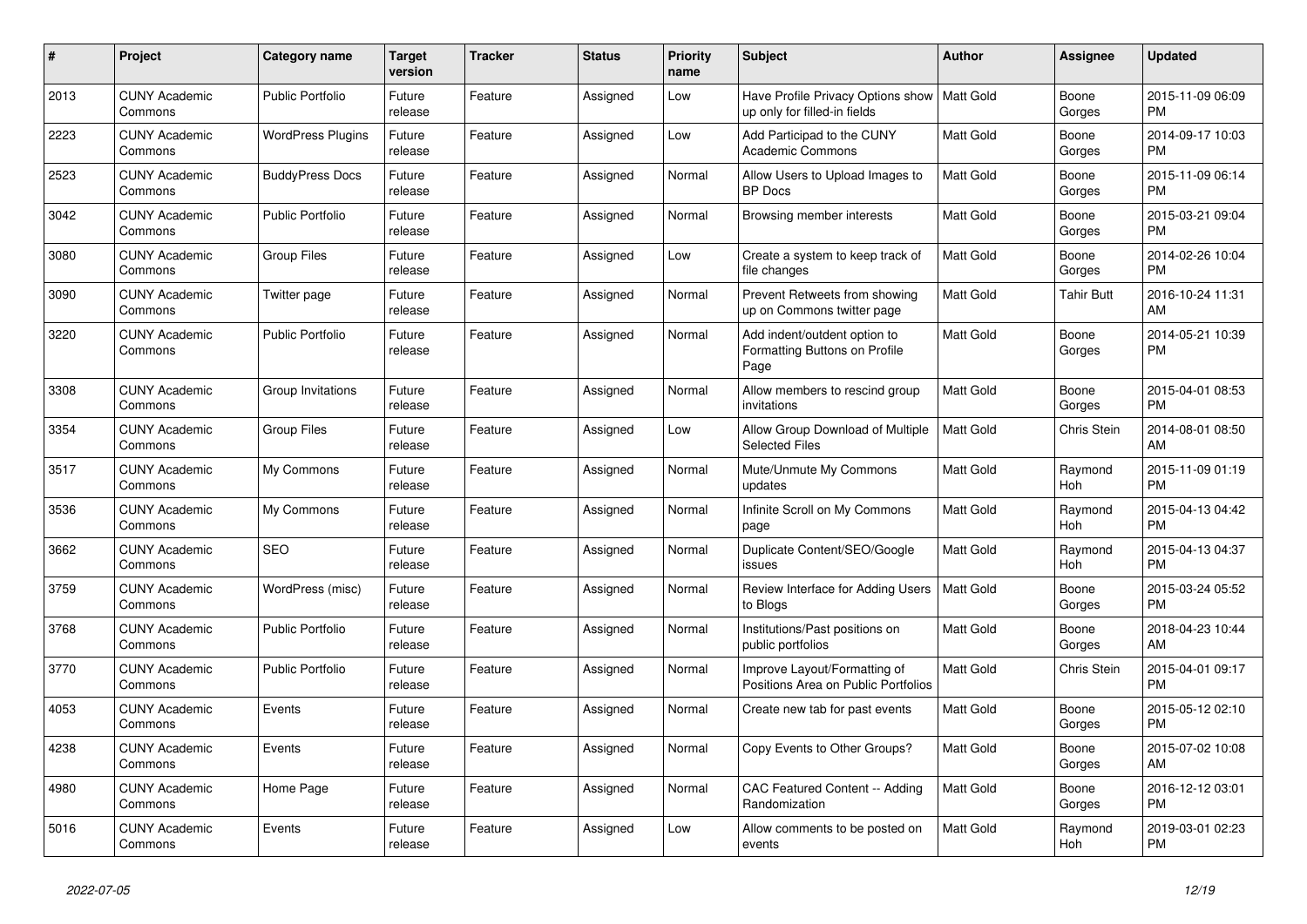| $\#$  | Project                         | <b>Category name</b>       | Target<br>version | <b>Tracker</b> | <b>Status</b>        | Priority<br>name | <b>Subject</b>                                                     | <b>Author</b>    | <b>Assignee</b>     | <b>Updated</b>                |
|-------|---------------------------------|----------------------------|-------------------|----------------|----------------------|------------------|--------------------------------------------------------------------|------------------|---------------------|-------------------------------|
| 5316  | <b>CUNY Academic</b><br>Commons | <b>User Experience</b>     | Future<br>release | Feature        | Assigned             | Normal           | Prompt user email address<br>updates                               | <b>Matt Gold</b> | Stephen Real        | 2016-12-21 03:30<br><b>PM</b> |
| 5581  | <b>CUNY Academic</b><br>Commons | Analytics                  | Future<br>release | Feature        | Assigned             | Normal           | <b>Explore alternatives to Google</b><br>Analytics                 | <b>Matt Gold</b> | Valerie<br>Townsend | 2020-04-17 03:12<br><b>PM</b> |
| 5696  | <b>CUNY Academic</b><br>Commons | Events                     | Future<br>release | Feature        | Assigned             | Normal           | Events Calendar - display options<br>calendar aggregation          | Matt Gold        | Boone<br>Gorges     | 2016-10-13 11:44<br>AM        |
| 5955  | <b>CUNY Academic</b><br>Commons | Outreach                   | Future<br>release | Feature        | Assigned             | Normal           | Create auto-newsletter for<br>commons members                      | <b>Matt Gold</b> | Luke Waltzer        | 2016-08-30 10:34<br>AM        |
| 6426  | <b>CUNY Academic</b><br>Commons | Spam/Spam<br>Prevention    | Future<br>release | Feature        | Assigned             | Normal           | Force captcha on all comments?                                     | <b>Matt Gold</b> | <b>Tahir Butt</b>   | 2016-10-24 02:06<br><b>PM</b> |
| 7115  | <b>CUNY Academic</b><br>Commons | Groups (misc)              | Future<br>release | Feature        | Reporter<br>Feedback | Normal           | make licensing info clear during<br>group creation                 | <b>Matt Gold</b> | Raymond<br>Hoh      | 2020-12-08 11:32<br>AM        |
| 8756  | <b>CUNY Academic</b><br>Commons | Group Blogs                | Future<br>release | Feature        | Hold                 | Normal           | Connect multiple blogs to one<br>group?                            | Matt Gold        | Boone<br>Gorges     | 2017-09-30 10:42<br>AM        |
| 8836  | <b>CUNY Academic</b><br>Commons | <b>Blogs (BuddyPress)</b>  | Future<br>release | Feature        | Assigned             | Normal           | Redesign site launch process                                       | <b>Matt Gold</b> | Boone<br>Gorges     | 2019-10-03 02:49<br><b>PM</b> |
| 8900  | <b>CUNY Academic</b><br>Commons | Accessibility              | Future<br>release | Feature        | Assigned             | Normal           | Look into tools to enforce<br>accessibility in WP environment      | Matt Gold        | Boone<br>Gorges     | 2022-04-26 11:59<br>AM        |
| 8901  | <b>CUNY Academic</b><br>Commons | Accessibility              | Future<br>release | Feature        | Assigned             | Normal           | Theme analysis for accessibility                                   | <b>Matt Gold</b> | Boone<br>Gorges     | 2022-04-26 11:59<br>AM        |
| 9028  | <b>CUNY Academic</b><br>Commons | Onboarding                 | Future<br>release | Feature        | Assigned             | Normal           | suggest groups to new members<br>during the registration process   | Matt Gold        | Chris Stein         | 2018-10-24 12:34<br><b>PM</b> |
| 9947  | <b>CUNY Academic</b><br>Commons | <b>WordPress Plugins</b>   | Future<br>release | Feature        | Reporter<br>Feedback | Normal           | Install H5P quiz plugin                                            | Matt Gold        | Boone<br>Gorges     | 2018-09-11 11:01<br>AM        |
| 10659 | <b>CUNY Academic</b><br>Commons | Group Forums               | Future<br>release | Feature        | Assigned             | Normal           | Post to multiple groups via email                                  | <b>Matt Gold</b> | Raymond<br>Hoh      | 2018-11-15 12:54<br>AM        |
| 15604 | <b>CUNY Academic</b><br>Commons | <b>Email Notifications</b> | Future<br>release | Feature        | Assigned             | Normal           | Restructure Commons Group<br><b>Digest Email Messages</b>          | Matt Gold        | Boone<br>Gorges     | 2022-05-26 10:45<br>AM        |
| 6014  | <b>CUNY Academic</b><br>Commons | Publicity                  | Future<br>release | Publicity      | Reporter<br>Feedback | Normal           | Google search listing                                              | <b>Matt Gold</b> | Boone<br>Gorges     | 2016-09-21 03:48<br><b>PM</b> |
| 3577  | <b>CUNY Academic</b><br>Commons | My Commons                 | Future<br>release | Design/UX      | Assigned             | Normal           | Replies to items in My Commons                                     | Matt Gold        | Raymond<br>Hoh      | 2015-04-09 05:19<br><b>PM</b> |
| 4404  | <b>CUNY Academic</b><br>Commons | <b>Public Portfolio</b>    | Future<br>release | Design/UX      | Assigned             | Normal           | Change color of permissions info<br>on portfolio editing interface | <b>Matt Gold</b> | Samantha<br>Raddatz | 2015-08-11 05:28<br><b>PM</b> |
| 4903  | <b>CUNY Academic</b><br>Commons | Events                     | Future<br>release | Design/UX      | Assigned             | Normal           | Improving visual appearance of<br>event calendars                  | Matt Gold        | Boone<br>Gorges     | 2016-10-13 11:51<br>AM        |
| 6671  | CUNY Academic<br>Commons        | Reply By Email             | Not tracked       | Bug            | Assigned             | Normal           | "Post too often" RBE error<br>message                              | <b>Matt Gold</b> | Raymond<br>Hoh      | 2016-11-11 09:55<br>AM        |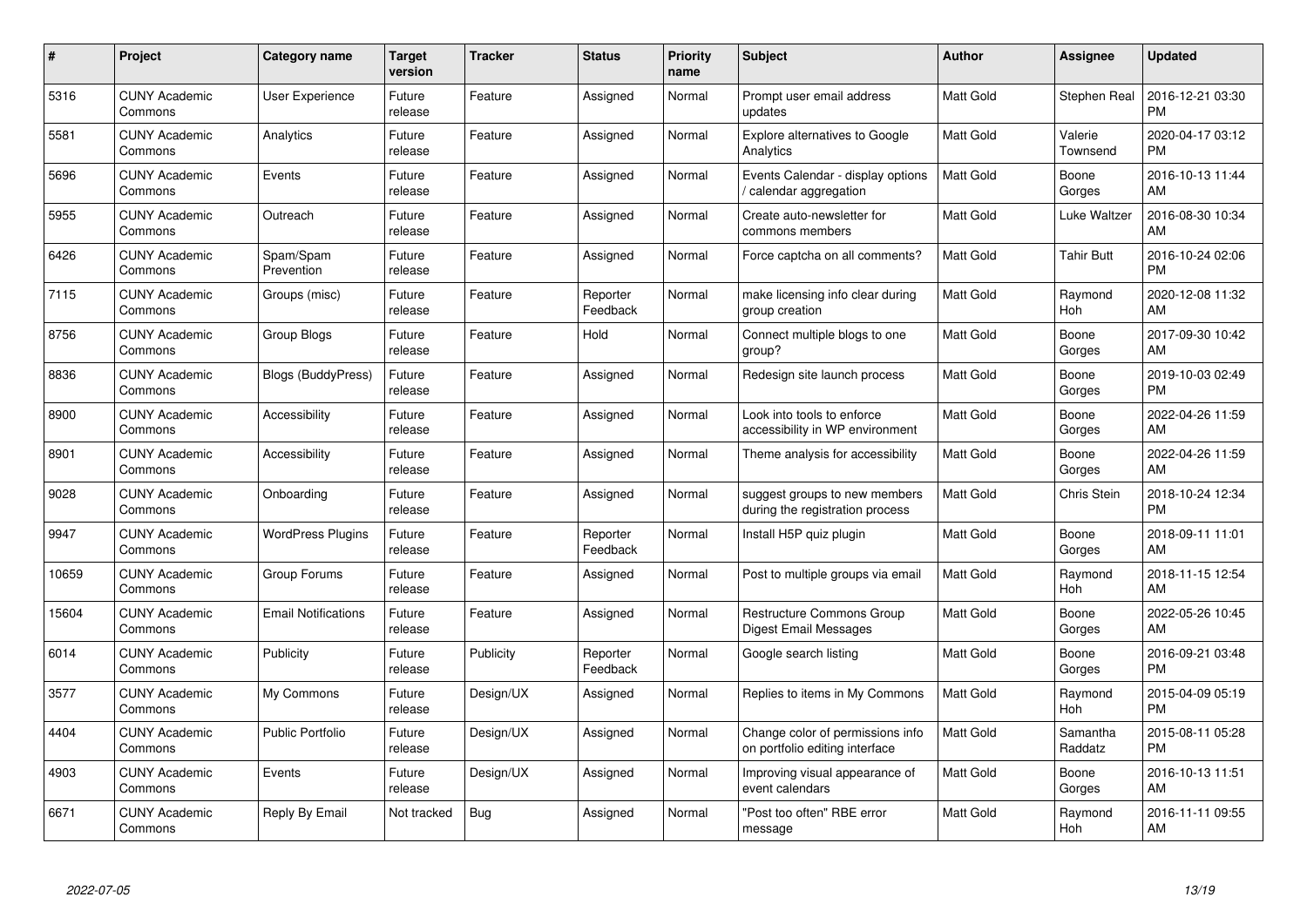| #     | Project                         | <b>Category name</b>       | <b>Target</b><br>version | <b>Tracker</b> | <b>Status</b>        | <b>Priority</b><br>name | Subject                                                                               | Author           | <b>Assignee</b>     | <b>Updated</b>                |
|-------|---------------------------------|----------------------------|--------------------------|----------------|----------------------|-------------------------|---------------------------------------------------------------------------------------|------------------|---------------------|-------------------------------|
| 6995  | <b>CUNY Academic</b><br>Commons | Home Page                  | Not tracked              | Bug            | Assigned             | Normal                  | member filter on homepage not<br>working                                              | <b>Matt Gold</b> | Raymond<br>Hoh      | 2016-12-11 09:46<br><b>PM</b> |
| 8991  | <b>CUNY Academic</b><br>Commons | Reply By Email             | Not tracked              | <b>Bug</b>     | Hold                 | Normal                  | RBE duplicate email message<br>issue                                                  | <b>Matt Gold</b> | Raymond<br>Hoh      | 2018-02-18 08:53<br><b>PM</b> |
| 9979  | <b>CUNY Academic</b><br>Commons | <b>Email Notifications</b> | Not tracked              | Bug            | Reporter<br>Feedback | Normal                  | Reports of slow email activation<br>emails                                            | Matt Gold        | Boone<br>Gorges     | 2018-08-29 09:40<br><b>PM</b> |
| 10040 | <b>CUNY Academic</b><br>Commons | WordPress (misc)           | Not tracked              | Bug            | Reporter<br>Feedback | Normal                  | User doesn't see full list of themes                                                  | <b>Matt Gold</b> | Boone<br>Gorges     | 2018-07-25 10:12<br>AM        |
| 13949 | <b>CUNY Academic</b><br>Commons |                            | Not tracked              | Bug            | New                  | Normal                  | Continued debugging of runaway<br>MySQL connections                                   | <b>Matt Gold</b> | Boone<br>Gorges     | 2021-09-14 10:42<br>AM        |
| 3657  | <b>CUNY Academic</b><br>Commons | WordPress (misc)           | Not tracked              | Feature        | <b>New</b>           | Normal                  | Create alert for GC email<br>addresses                                                | <b>Matt Gold</b> | Matt Gold           | 2016-04-14 11:29<br><b>PM</b> |
| 6115  | <b>CUNY Academic</b><br>Commons | Publicity                  | Not tracked              | Feature        | Assigned             | Normal                  | create digital signage for GC                                                         | Matt Gold        | scott voth          | 2016-10-11 10:09<br><b>PM</b> |
| 8837  | <b>CUNY Academic</b><br>Commons |                            | Not tracked              | Feature        | Assigned             | Normal                  | Create a form to request info from<br>people requesting premium<br>themes and plugins | Matt Gold        | Marilyn<br>Weber    | 2017-11-14 03:35<br><b>PM</b> |
| 8898  | <b>CUNY Academic</b><br>Commons | Social Paper               | Not tracked              | Feature        | Assigned             | Normal                  | Usage data on docs and social<br>paper                                                | <b>Matt Gold</b> | Matt Gold           | 2017-11-16 11:32<br>AM        |
| 8902  | <b>CUNY Academic</b><br>Commons | Design                     | Not tracked              | Feature        | Assigned             | Normal                  | Report back on research on<br><b>BuddyPress themes</b>                                | <b>Matt Gold</b> | Michael Smith       | 2017-11-10 12:31<br><b>PM</b> |
| 8976  | <b>CUNY Academic</b><br>Commons | Reply By Email             | Not tracked              | Feature        | Assigned             | Normal                  | Package RBE new topics posting?                                                       | Matt Gold        | Raymond<br>Hoh      | 2017-12-04 02:34<br><b>PM</b> |
| 636   | <b>CUNY Academic</b><br>Commons | WordPress (misc)           | Not tracked              | Support        | Assigned             | Normal                  | Create Lynda.com-like Table of<br>Contents for Prospective Tutorial<br>Screencasts    | <b>Matt Gold</b> | scott voth          | 2016-02-23 03:12<br><b>PM</b> |
| 4070  | <b>CUNY Academic</b><br>Commons | Analytics                  | Not tracked              | Support        | Assigned             | Normal                  | Request for JITP site analytics                                                       | <b>Matt Gold</b> | Seth Persons        | 2016-02-23 03:09<br><b>PM</b> |
| 4986  | <b>CUNY Academic</b><br>Commons | ZenDesk                    | Not tracked              | Support        | Assigned             | Normal                  | Prepare documentation for<br>Zendesk re web widget                                    | Matt Gold        | Samantha<br>Raddatz | 2016-02-25 03:09<br><b>PM</b> |
| 9941  | <b>CUNY Academic</b><br>Commons | Wiki                       | Not tracked              | Support        | Assigned             | Normal                  | Wiki functionality                                                                    | <b>Matt Gold</b> | Boone<br>Gorges     | 2018-06-26 10:57<br>AM        |
| 3524  | <b>CUNY Academic</b><br>Commons | Documentation              | Not tracked              | Documentation  | Assigned             | Normal                  | Post describing all you can do<br>when starting up a new blog/group                   | <b>Matt Gold</b> | scott voth          | 2014-10-04 12:56<br>PM        |
| 8666  | <b>CUNY Academic</b><br>Commons | Teaching                   | Not tracked              | Documentation  | Assigned             | Normal                  | Create Teaching on the Commons   Matt Gold<br>Resource Page                           |                  | Laurie Hurson       | 2019-09-23 03:16<br><b>PM</b> |
| 3369  | <b>CUNY Academic</b><br>Commons | Reply By Email             | Not tracked              | Outreach       | Hold                 | Normal                  | Release reply by email to WP<br>plugin directory                                      | Matt Gold        | Raymond<br>Hoh      | 2016-03-01 12:46<br><b>PM</b> |
| 9015  | <b>CUNY Academic</b><br>Commons | Groups (misc)              | Not tracked              | Outreach       | Assigned             | Normal                  | Email group admins the email<br>addresses of their groups                             | Matt Gold        | Matt Gold           | 2018-01-02 09:54<br>AM        |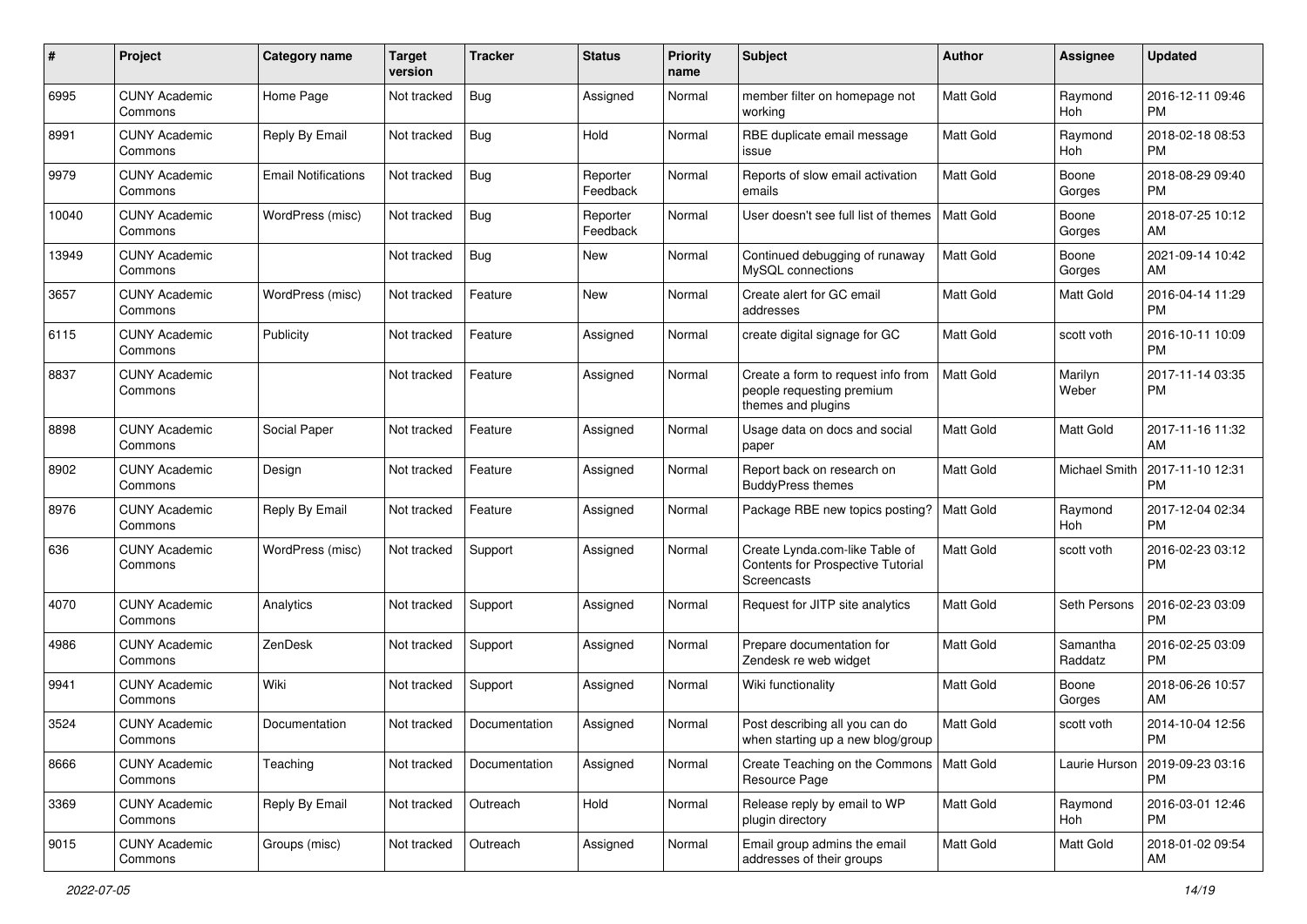| #     | Project                         | Category name           | <b>Target</b><br>version | <b>Tracker</b> | <b>Status</b>        | <b>Priority</b><br>name | <b>Subject</b>                                                                                                                               | Author                 | <b>Assignee</b>     | <b>Updated</b>                |
|-------|---------------------------------|-------------------------|--------------------------|----------------|----------------------|-------------------------|----------------------------------------------------------------------------------------------------------------------------------------------|------------------------|---------------------|-------------------------------|
| 4027  | <b>CUNY Academic</b><br>Commons | Commons In A Box        | Not tracked              | Design/UX      | Assigned             | Normal                  | Usability review of CBOX update<br>procedures                                                                                                | <b>Matt Gold</b>       | Samantha<br>Raddatz | 2015-05-11 06:36<br>PM        |
| 4235  | <b>CUNY Academic</b><br>Commons |                         | Not tracked              | Design/UX      | Assigned             | Normal                  | Explore user experience around<br>comments on forum topics vs docs                                                                           | <b>Matt Gold</b>       | Samantha<br>Raddatz | 2015-07-21 10:23<br>AM        |
| 6298  | <b>CUNY Academic</b><br>Commons | <b>User Experience</b>  | Not tracked              | Design/UX      | Assigned             | Normal                  | Examine data from survey                                                                                                                     | <b>Matt Gold</b>       | Margaret<br>Galvan  | 2016-10-14 12:16<br><b>PM</b> |
| 481   | <b>CUNY Academic</b><br>Commons | Groups (misc)           | Future<br>release        | Feature        | Assigned             | Normal                  | ability to archive inactive groups<br>and blogs                                                                                              | Michael Mandiberg      | Samantha<br>Raddatz | 2015-11-09 05:56<br><b>PM</b> |
| 9908  | <b>CUNY Academic</b><br>Commons |                         | Not tracked              | Feature        | <b>New</b>           | Normal                  | Is it possible to send email<br>updates to users (or an email<br>address not on the list) for only a<br>single page AFTER being<br>prompted? | <b>Michael Shields</b> | scott voth          | 2018-06-11 01:34<br><b>PM</b> |
| 2167  | <b>CUNY Academic</b><br>Commons | WordPress (misc)        | Future<br>release        | Bug            | Assigned             | Normal                  | CAC-Livestream Plugin Issues                                                                                                                 | Michael Smith          | Dominic<br>Giglio   | 2015-01-02 03:06<br><b>PM</b> |
| 3458  | <b>CUNY Academic</b><br>Commons | Groups (misc)           | Future<br>release        | Feature        | Assigned             | Normal                  | Filter Members of Group by<br>Campus                                                                                                         | Michael Smith          | Samantha<br>Raddatz | 2014-09-26 08:32<br><b>PM</b> |
| 3506  | <b>CUNY Academic</b><br>Commons | Publicity               | 1.7                      | Publicity      | <b>New</b>           | Normal                  | Prepare 1.7 email messaging                                                                                                                  | Micki Kaufman          | Micki<br>Kaufman    | 2014-10-01 12:36<br><b>PM</b> |
| 3509  | <b>CUNY Academic</b><br>Commons | Publicity               | 1.7                      | Publicity      | <b>New</b>           | Normal                  | Create 1.7 digital signage imagery                                                                                                           | Micki Kaufman          | Marilyn<br>Weber    | 2014-10-01 12:40<br><b>PM</b> |
| 3510  | <b>CUNY Academic</b><br>Commons | Publicity               | 1.7                      | Publicity      | Assigned             | Normal                  | Post on the News Blog re: 'My<br>Commons'                                                                                                    | Micki Kaufman          | Sarah<br>Morgano    | 2014-10-15 11:18<br>AM        |
| 3511  | <b>CUNY Academic</b><br>Commons | Publicity               | 1.7                      | Publicity      | Assigned             | Normal                  | Social media for 1.7                                                                                                                         | Micki Kaufman          | Sarah<br>Morgano    | 2014-10-14 03:32<br>PM        |
| 2753  | <b>CUNY Academic</b><br>Commons | <b>Public Portfolio</b> | Future<br>release        | Feature        | <b>New</b>           | Normal                  | Create actual actual tagification in<br>academic interests and other<br>fields                                                               | Micki Kaufman          | Boone<br>Gorges     | 2015-01-05 08:52<br>РM        |
| 2754  | <b>CUNY Academic</b><br>Commons | Design                  | Future<br>release        | Feature        | Assigned             | Normal                  | Determine strategy for CAC logo<br>handling in top header                                                                                    | Micki Kaufman          | Chris Stein         | 2015-01-05 08:53<br>PM        |
| 3475  | <b>CUNY Academic</b><br>Commons | Events                  | Future<br>release        | Feature        | Assigned             | Normal                  | Request to add plugin to<br>streamline room<br>booking/appointment booking                                                                   | Naomi Barrettara       | Boone<br>Gorges     | 2014-12-01 05:14<br><b>PM</b> |
| 9346  | <b>CUNY Academic</b><br>Commons | WordPress (misc)        | Not tracked              | <b>Bug</b>     | New                  | Normal                  | Clone cetls.bmcc.cuny.edu for<br>development                                                                                                 | Owen Roberts           | Raymond<br>Hoh      | 2018-03-06 05:35<br><b>PM</b> |
| 6665  | <b>CUNY Academic</b><br>Commons |                         | Not tracked              | Publicity      | <b>New</b>           | Normal                  | Dead Link in 1.10 announcement<br>post                                                                                                       | Paige Dupont           | Stephen Real        | 2016-12-01 03:11<br><b>PM</b> |
| 14483 | <b>CUNY Academic</b><br>Commons | WordPress - Media       | Not tracked              | Bug            | Reporter<br>Feedback | Normal                  | Wordpress PDF Embed Stopped<br>Working after JITP Media Clone                                                                                | Patrick DeDauw         | Boone<br>Gorges     | 2021-05-20 01:51<br>PM        |
| 11449 | <b>CUNY Academic</b><br>Commons | WordPress - Media       | Not tracked              | Support        | Reporter<br>Feedback | Normal                  | Cloning Media Library for JITP<br>from Staging to Production Site                                                                            | Patrick DeDauw         | Boone<br>Gorges     | 2019-05-13 12:00<br>PM        |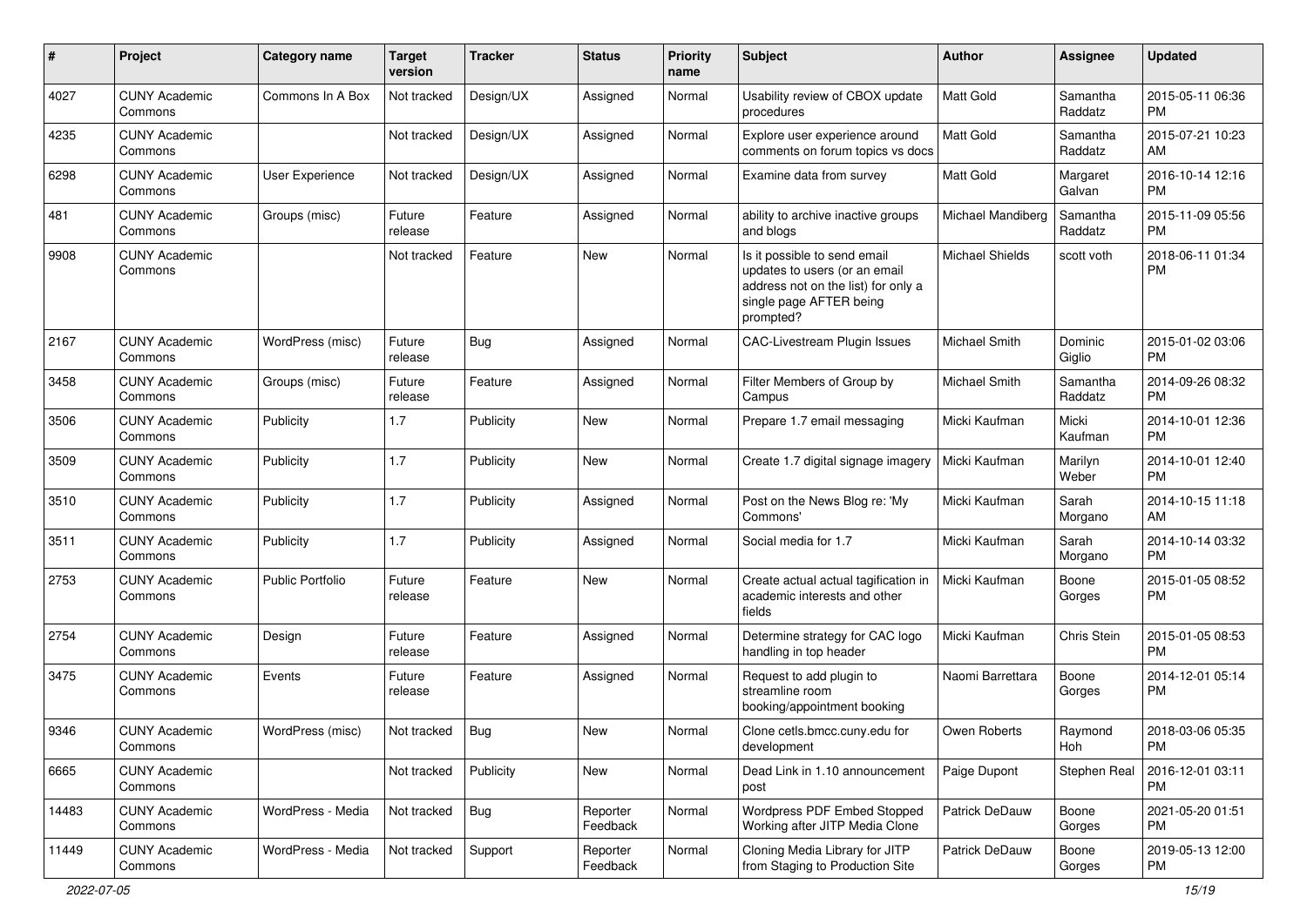| #     | Project                         | <b>Category name</b>     | <b>Target</b><br>version | <b>Tracker</b> | <b>Status</b>        | <b>Priority</b><br>name | <b>Subject</b>                                                                                  | <b>Author</b>           | <b>Assignee</b>     | <b>Updated</b>                |
|-------|---------------------------------|--------------------------|--------------------------|----------------|----------------------|-------------------------|-------------------------------------------------------------------------------------------------|-------------------------|---------------------|-------------------------------|
| 8675  | <b>CUNY Academic</b><br>Commons | <b>User Onboarding</b>   | Future<br>release        | Bug            | Reporter<br>Feedback | Low                     | Add new User search screen calls<br>for the input of email address but<br>doesn't work with one | Paul Hebert             | Boone<br>Gorges     | 2017-10-11 11:17<br>AM        |
| 14792 | <b>CUNY Academic</b><br>Commons |                          |                          | Bug            | <b>New</b>           | Normal                  | Inconsistent email notifications<br>from gravity forms                                          | Raffi<br>Khatchadourian |                     | 2021-10-04 01:50<br><b>PM</b> |
| 15516 | <b>CUNY Academic</b><br>Commons | <b>WordPress Plugins</b> |                          | Bug            | Reporter<br>Feedback | Normal                  | Can't publish or save draft of post<br>on wordpress.com                                         | Raffi<br>Khatchadourian | Raymond<br>Hoh      | 2022-03-02 05:52<br><b>PM</b> |
| 16294 | <b>CUNY Academic</b><br>Commons |                          |                          | Bug            | New                  | Urgent                  | CAC is down                                                                                     | Raffi<br>Khatchadourian |                     | 2022-06-27 02:00<br><b>PM</b> |
| 16290 | <b>CUNY Academic</b><br>Commons |                          |                          | Feature        | Reporter<br>Feedback | Normal                  | Add Table Of Contents Block<br>plug-in                                                          | Raffi<br>Khatchadourian |                     | 2022-06-24 10:26<br>AM        |
| 16314 | <b>CUNY Academic</b><br>Commons | <b>WordPress Plugins</b> |                          | Feature        | <b>New</b>           | Normal                  | Install Multicollab plug-in?                                                                    | Raffi<br>Khatchadourian |                     | 2022-06-29 03:44<br><b>PM</b> |
| 8498  | <b>CUNY Academic</b><br>Commons | <b>WordPress Plugins</b> | Future<br>release        | Feature        | <b>New</b>           | Low                     | <b>Gravity Forms Email Users</b>                                                                | Raffi<br>Khatchadourian | Matt Gold           | 2017-10-13 12:58<br><b>PM</b> |
| 5182  | <b>CUNY Academic</b><br>Commons | Social Paper             | Future<br>release        | Design/UX      | <b>New</b>           | Normal                  | "Publishing" a private paper on<br>social paper?                                                | Raffi<br>Khatchadourian | Boone<br>Gorges     | 2016-10-13 04:12<br><b>PM</b> |
| 5183  | <b>CUNY Academic</b><br>Commons | Social Paper             | Future<br>release        | Design/UX      | <b>New</b>           | Normal                  | Creating a new paper when<br>viewing an existing paper                                          | Raffi<br>Khatchadourian | Samantha<br>Raddatz | 2016-02-02 12:09<br><b>PM</b> |
| 15242 | <b>CUNY Academic</b><br>Commons | Performance              | Not tracked              | <b>Bug</b>     | Reporter<br>Feedback | Normal                  | Slugist site                                                                                    | Raffi<br>Khatchadourian | Boone<br>Gorges     | 2022-02-07 11:14<br>AM        |
| 9420  | <b>CUNY Academic</b><br>Commons | cuny.is                  | Not tracked              | Feature        | New                  | Normal                  | Request for http://cuny.is/streams                                                              | Raffi<br>Khatchadourian | Marilyn<br>Weber    | 2018-04-02 10:08<br>AM        |
| 11077 | <b>CUNY Academic</b><br>Commons | Events                   | Not tracked              | Feature        | Reporter<br>Feedback | Normal                  | Show event category description<br>in event list view                                           | Raffi<br>Khatchadourian |                     | 2019-02-12 10:38<br><b>PM</b> |
| 16319 | <b>CUNY Academic</b><br>Commons | <b>WordPress Plugins</b> | 2.0.3                    | <b>Bug</b>     | <b>New</b>           | Normal                  | Request for Events Calendar Pro<br>5.14.2 update                                                | Raymond Hoh             | Raymond<br>Hoh      | 2022-07-01 04:16<br><b>PM</b> |
| 14908 | <b>CUNY Academic</b><br>Commons | Performance              |                          | Bug            | New                  | Normal                  | Stale object cache on cdev                                                                      | Raymond Hoh             | Boone<br>Gorges     | 2021-12-07 09:45<br>AM        |
| 16177 | <b>CUNY Academic</b><br>Commons | Reply By Email           |                          | Bug            | New                  | Normal                  | Switch to Inbound mode for RBE                                                                  | Raymond Hoh             | Raymond<br>Hoh      | 2022-05-30 04:32<br><b>PM</b> |
| 16255 | <b>CUNY Academic</b><br>Commons | WordPress (misc)         |                          | <b>Bug</b>     | <b>New</b>           | Normal                  | Need to define 'MULTISITE'<br>constant in wp-config.php                                         | Raymond Hoh             |                     | 2022-06-19 09:31<br>AM        |
| 3691  | <b>CUNY Academic</b><br>Commons | <b>WordPress Plugins</b> | Future<br>release        | Bug            | <b>New</b>           | Normal                  | <b>WPMU Domain Mapping</b><br>Debugging on cdev                                                 | Raymond Hoh             | Matt Gold           | 2014-12-12 09:04<br>AM        |
| 3939  | <b>CUNY Academic</b><br>Commons | <b>WordPress Plugins</b> | Future<br>release        | Bug            | Hold                 | Normal                  | Activity stream support for<br>Co-Authors Plus plugin                                           | Raymond Hoh             | Raymond<br>Hoh      | 2015-11-09 06:13<br><b>PM</b> |
| 11243 | <b>CUNY Academic</b><br>Commons | BuddyPress (misc)        | Future<br>release        | <b>Bug</b>     | <b>New</b>           | Normal                  | Audit bp-custom.php                                                                             | Raymond Hoh             | Raymond<br>Hoh      | 2022-04-26 11:59<br>AM        |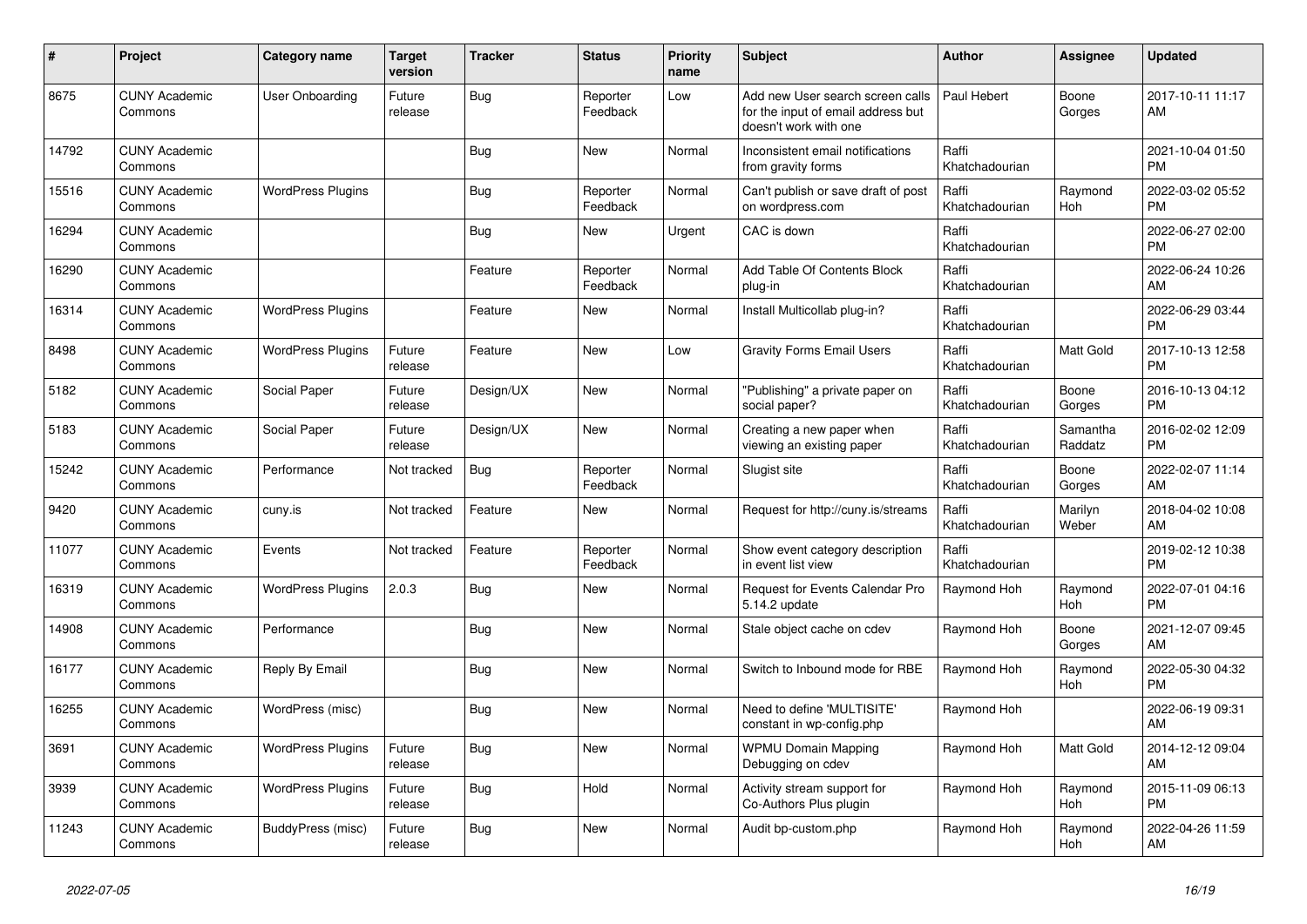| #     | Project                         | <b>Category name</b>     | Target<br>version | <b>Tracker</b> | <b>Status</b>        | <b>Priority</b><br>name | <b>Subject</b>                                                  | <b>Author</b>    | Assignee            | <b>Updated</b>                |
|-------|---------------------------------|--------------------------|-------------------|----------------|----------------------|-------------------------|-----------------------------------------------------------------|------------------|---------------------|-------------------------------|
| 14496 | <b>CUNY Academic</b><br>Commons | Domain Mapping           | Future<br>release | Bug            | <b>New</b>           | Normal                  | Mapped domain SSO uses<br>third-party cookies                   | Raymond Hoh      | Raymond<br>Hoh      | 2021-05-24 04:03<br><b>PM</b> |
| 14983 | <b>CUNY Academic</b><br>Commons | WordPress (misc)         | Not tracked       | Support        | Reporter<br>Feedback | Normal                  | "Read More" tag not working                                     | Rebecca Krisel   | Raymond<br>Hoh      | 2021-11-23 01:17<br><b>PM</b> |
| 58    | <b>CUNY Academic</b><br>Commons | BuddyPress (misc)        | Future<br>release | Feature        | Assigned             | Low                     | Make member search sortable by<br>last name                     | Roberta Brody    | Boone<br>Gorges     | 2010-08-26 02:38<br><b>PM</b> |
| 4221  | <b>CUNY Academic</b><br>Commons | Group Forums             | Future<br>release | Design/UX      | Assigned             | Normal                  | Add 'Number of Posts' display<br>option to Forum page           | Samantha Raddatz | Samantha<br>Raddatz | 2015-06-26 02:21<br><b>PM</b> |
| 4222  | <b>CUNY Academic</b><br>Commons | User Experience          | Future<br>release | Design/UX      | <b>New</b>           | Normal                  | Add information to 'Delete<br>Account' page                     | Samantha Raddatz | scott voth          | 2015-06-26 11:35<br>AM        |
| 4225  | <b>CUNY Academic</b><br>Commons | <b>DiRT</b> Integration  | Future<br>release | Design/UX      | <b>New</b>           | Normal                  | Add information to DIRT page (in<br>Create a Group)             | Samantha Raddatz | Matt Gold           | 2015-06-26 03:14<br><b>PM</b> |
| 4226  | <b>CUNY Academic</b><br>Commons | <b>BuddyPress Docs</b>   | Future<br>release | Design/UX      | New                  | Normal                  | Add option to connect a Doc with<br>a Group                     | Samantha Raddatz | Samantha<br>Raddatz | 2015-09-09 04:08<br><b>PM</b> |
| 4253  | <b>CUNY Academic</b><br>Commons | <b>Public Portfolio</b>  | Future<br>release | Design/UX      | <b>New</b>           | Normal                  | Encourage users to add portfolio<br>content                     | Samantha Raddatz | Samantha<br>Raddatz | 2015-07-07 11:32<br>AM        |
| 4592  | <b>CUNY Academic</b><br>Commons | Events                   | Future<br>release | Design/UX      | <b>New</b>           | Normal                  | Event Creation - Venue Dropdown<br>Slow                         | Samantha Raddatz | Boone<br>Gorges     | 2015-09-14 04:56<br><b>PM</b> |
| 4622  | <b>CUNY Academic</b><br>Commons | <b>Public Portfolio</b>  | Future<br>release | Design/UX      | New                  | Normal                  | <b>Profile Visibility Settings</b>                              | Samantha Raddatz | Samantha<br>Raddatz | 2015-09-21 12:18<br><b>PM</b> |
| 5298  | <b>CUNY Academic</b><br>Commons |                          | Not tracked       | Publicity      | New                  | Normal                  | Survey Pop-Up Text                                              | Samantha Raddatz | Samantha<br>Raddatz | 2016-03-22 12:27<br><b>PM</b> |
| 585   | <b>CUNY Academic</b><br>Commons | Group Forums             | Future<br>release | Feature        | Assigned             | Normal                  | Merge Forum Topics                                              | Sarah Morgano    | Boone<br>Gorges     | 2011-07-06 04:11<br><b>PM</b> |
| 1888  | <b>CUNY Academic</b><br>Commons | Home Page                | Future<br>release | Feature        | Assigned             | Normal                  | Refactor BP MPO Activity Filter to<br>support proper pagination | Sarah Morgano    | Boone<br>Gorges     | 2014-05-01 07:11<br><b>PM</b> |
| 5826  | <b>CUNY Academic</b><br>Commons | <b>WordPress Plugins</b> | Future<br>release | Support        | Reporter<br>Feedback | Normal                  | Remove Subscription Options<br>plugin from directory            | Sarah Morgano    | Sarah<br>Morgano    | 2016-10-21 04:14<br><b>PM</b> |
| 11496 | <b>CUNY Academic</b><br>Commons | <b>Public Portfolio</b>  | 1.15.2            | Support        | New                  | Normal                  | Replace Twitter Icon on Member<br>Portfolio page                | scott voth       | Boone<br>Gorges     | 2019-06-06 01:03<br><b>PM</b> |
| 16245 | <b>CUNY Academic</b><br>Commons | WordPress (misc)         |                   | Bug            | Reporter<br>Feedback | Normal                  | Save Button missing on<br>WordPress Profile page                | scott voth       | Raymond<br>Hoh      | 2022-06-16 03:09<br><b>PM</b> |
| 15767 | <b>CUNY Academic</b><br>Commons | WordPress (misc)         |                   | Support        | New                  | Normal                  | Site loading slowly                                             | scott voth       | Boone<br>Gorges     | 2022-04-04 08:56<br><b>PM</b> |
| 13946 | <b>CUNY Academic</b><br>Commons | <b>WordPress Plugins</b> | 2.1.0             | Support        | Assigned             | Normal                  | <b>Custom Embed handler For</b><br>OneDrive files               | scott voth       | Raymond<br>Hoh      | 2022-05-26 10:46<br>AM        |
| 4438  | <b>CUNY Academic</b><br>Commons | Events                   | Future<br>release | Bug            | Assigned             | Normal                  | Events Calendar - Export<br><b>Recurring Events</b>             | scott voth       | Daniel Jones        | 2016-05-23 04:25<br><b>PM</b> |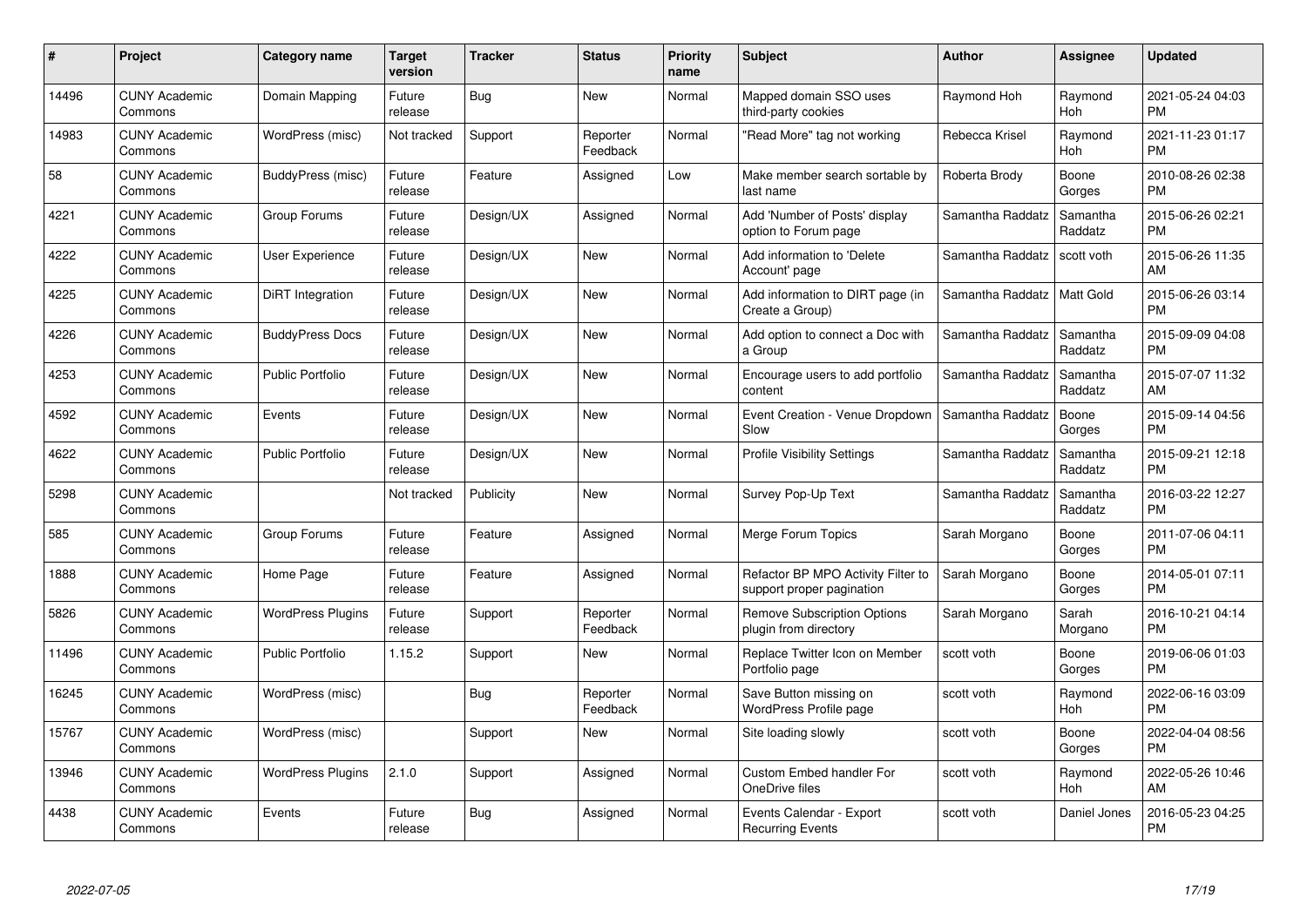| #     | <b>Project</b>                  | Category name            | Target<br>version | <b>Tracker</b> | <b>Status</b>        | <b>Priority</b><br>name | <b>Subject</b>                                                                      | <b>Author</b> | Assignee        | <b>Updated</b>                |
|-------|---------------------------------|--------------------------|-------------------|----------------|----------------------|-------------------------|-------------------------------------------------------------------------------------|---------------|-----------------|-------------------------------|
| 4535  | <b>CUNY Academic</b><br>Commons | My Commons               | Future<br>release | Bug            | New                  | Low                     | My Commons filter issue                                                             | scott voth    | Raymond<br>Hoh  | 2015-09-01 11:17<br>AM        |
| 5827  | <b>CUNY Academic</b><br>Commons | <b>Public Portfolio</b>  | Future<br>release | <b>Bug</b>     | Assigned             | Normal                  | Academic Interests square bracket<br>links not working                              | scott voth    | Chris Stein     | 2016-08-11 11:59<br><b>PM</b> |
| 12573 | <b>CUNY Academic</b><br>Commons | <b>WordPress Plugins</b> | Future<br>release | <b>Bug</b>     | New                  | Normal                  | <b>CommentPress Core Issues</b>                                                     | scott voth    |                 | 2020-03-24 04:32<br><b>PM</b> |
| 14113 | <b>CUNY Academic</b><br>Commons | WordPress (misc)         | Future<br>release | Bug            | Hold                 | Normal                  | Block Editor Not Working on this<br>page - Json error                               | scott voth    | Boone<br>Gorges | 2021-03-05 11:01<br><b>AM</b> |
| 519   | <b>CUNY Academic</b><br>Commons | <b>BuddyPress Docs</b>   | Future<br>release | Feature        | Assigned             | Low                     | TOC for individual docs - for new<br>BP "wiki-like" plugin                          | scott voth    | Boone<br>Gorges | 2015-11-09 05:54<br>PM.       |
| 10226 | <b>CUNY Academic</b><br>Commons | Courses                  | Future<br>release | Feature        | New                  | Normal                  | Add "My Courses" to drop down<br>list                                               | scott voth    | Boone<br>Gorges | 2021-11-19 12:42<br><b>PM</b> |
| 10354 | <b>CUNY Academic</b><br>Commons | <b>Public Portfolio</b>  | Future<br>release | Feature        | New                  | Normal                  | Opt out of Having a Profile Page                                                    | scott voth    | Chris Stein     | 2020-05-12 10:43<br>AM        |
| 11531 | <b>CUNY Academic</b><br>Commons | Events                   | Future<br>release | Feature        | <b>New</b>           | Normal                  | Main Events calendar should<br>include non-public events that<br>user has access to | scott voth    | Boone<br>Gorges | 2019-06-11 10:00<br>AM        |
| 11860 | <b>CUNY Academic</b><br>Commons | Registration             | Future<br>release | Feature        | New                  | Normal                  | <b>Ensure Students Are Aware They</b><br>Can Use Aliases At Registration            | scott voth    |                 | 2019-09-24 08:46<br><b>AM</b> |
| 3492  | <b>CUNY Academic</b><br>Commons | <b>WordPress Themes</b>  | Future<br>release | Support        | Assigned             | Normal                  | Add CBOX theme to the<br>Commons                                                    | scott voth    | Raymond<br>Hoh  | 2014-10-08 05:55<br><b>PM</b> |
| 11788 | <b>CUNY Academic</b><br>Commons | <b>WordPress Plugins</b> | Future<br>release | Support        | Reporter<br>Feedback | Normal                  | Plugin Request - Browse Aloud                                                       | scott voth    |                 | 2019-09-24 08:42<br>AM        |
| 9515  | <b>CUNY Academic</b><br>Commons | <b>WordPress Plugins</b> | Not tracked       | Bug            | Reporter<br>Feedback | Normal                  | Text to Speech plugin - "More<br>Slowly" checkbox not working                       | scott voth    | Boone<br>Gorges | 2018-06-13 02:26<br><b>PM</b> |
| 14394 | <b>CUNY Academic</b><br>Commons |                          | Not tracked       | Feature        | <b>New</b>           | Normal                  | Commons News Site - redesign                                                        | scott voth    | scott voth      | 2021-09-14 10:46<br>AM        |
| 10839 | <b>CUNY Academic</b><br>Commons | About page               | Not tracked       | Support        | New                  | Normal                  | <b>Mission Statement Needs</b><br>Revision                                          | scott voth    | Matt Gold       | 2018-12-26 10:58<br>AM        |
| 10982 | <b>CUNY Academic</b><br>Commons | Domain Mapping           | Not tracked       | Support        | Reporter<br>Feedback | Normal                  | <b>CNAME</b> question                                                               | scott voth    |                 | 2019-01-22 04:29<br><b>PM</b> |
| 11386 | <b>CUNY Academic</b><br>Commons | WordPress - Media        | Not tracked       | Support        | Reporter<br>Feedback | Normal                  | disappearing images                                                                 | scott voth    | Boone<br>Gorges | 2019-05-14 10:32<br>AM        |
| 11493 | <b>CUNY Academic</b><br>Commons | Domain Mapping           | Not tracked       | Support        | Reporter<br>Feedback | Normal                  | Domain Mapping Request - Talia<br>Schaffer                                          | scott voth    | Matt Gold       | 2019-08-06 08:39<br>AM        |
| 12247 | <b>CUNY Academic</b><br>Commons | Publicity                | Not tracked       | Support        | New                  | Normal                  | <b>Screenshot of First Commons</b><br>Homepage                                      | scott voth    | scott voth      | 2020-01-14 12:08<br><b>PM</b> |
| 14994 | <b>CUNY Academic</b><br>Commons | cdev.gc.cuny.edu         | Not tracked       | Support        | In Progress          | Normal                  | Clear Cache on CDEV                                                                 | scott voth    | Raymond<br>Hoh  | 2021-12-07 03:51<br><b>PM</b> |